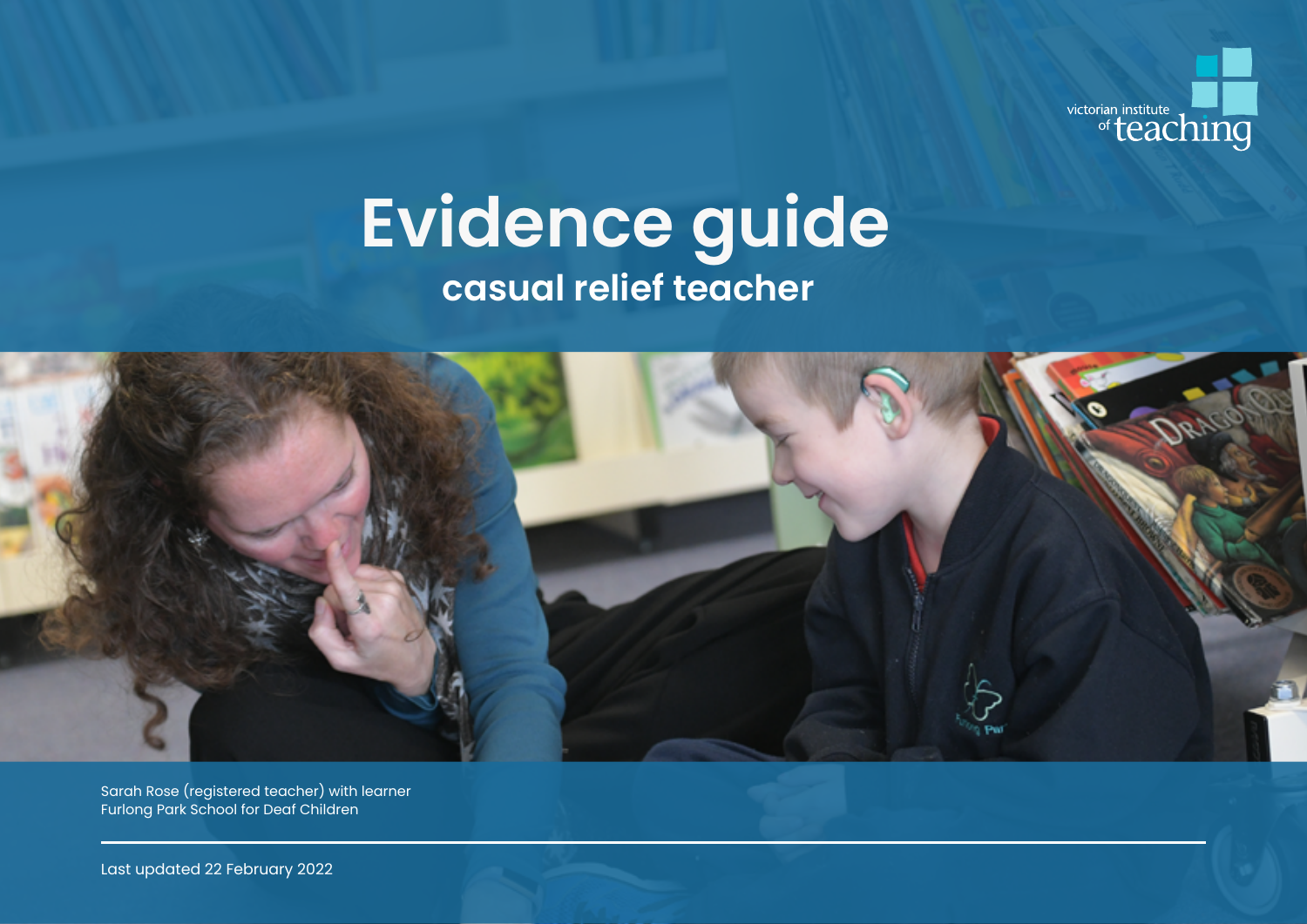### **Introduction**

This document is designed to assist provisionally registered casual relief teachers (CRTs) to understand the types of evidence they can gather in their teaching context to demonstrate the [Australian Professional](https://www.vit.vic.edu.au/maintain/requirements/learning#apst)  [Standards for Teachers](https://www.vit.vic.edu.au/maintain/requirements/learning#apst) (APST) at the Proficient teacher level.

The full registration process requires all provisionally registered teachers to undertake an [Inquiry](https://www.vit.vic.edu.au/register/categories/provisional/moving-to-full) into their practice and to gather evidence that their practice meets all 37 descriptors of the APST at the Proficient teacher level. Full registration is achieved through a collaborative process including professional observations and discussions that support teachers to reflect on and improve their practice.

For a provisionally registered CRT to undertake the full registration process, they will need to have

- **•** connected with a mentor / experienced colleague (who holds full registration)
- **•** connected with a school / service / workplace to support them through the full registration process, including establishing opportunities for observations of practice and professional discussions
- **•** the support of a school / service / workplace to convene a workplace recommendation panel when the Inquiry is complete.

Further information about the requirements can be found in the [Provisionally registered casual relief teachers and teachers in non-school](https://www.vit.vic.edu.au/media/153)  [settings companion guide](https://www.vit.vic.edu.au/media/153).

The examples of evidence in this document assume the above conditions are in place. The examples of evidence reflect a range of different CRT contexts as outlined in the Provisionally registered casual relief teachers and teachers in non-school settings companion guide, including

- **•** day-to-day CRT work across multiple settings
- **•** short term contracts
- **•** primary / secondary / early childhood / non-school settings.

Not all examples listed beside each descriptor will be appropriate for all CRT contexts. If you are unsure, it is recommended that you have a conversation with your mentor / workplace leadership about what evidence will be appropriate for you to gather in your context.

A CRT may also be delivering content that has been developed by other teachers. In these circumstances, if the PRT includes this as evidence, it is expected that they would annotate the documents to demonstrate how they have adapted these plans for the learners.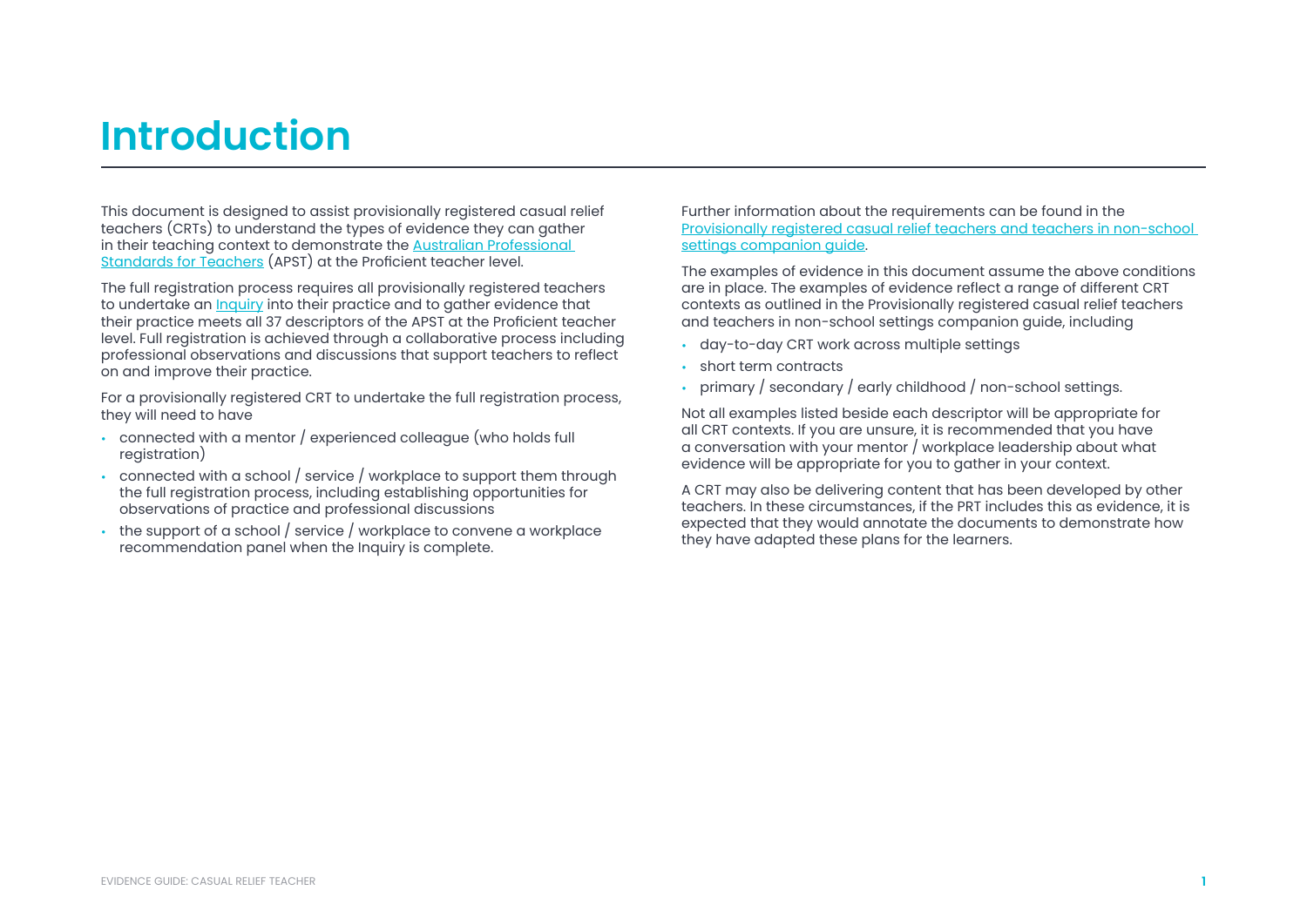## **Professional knowledge**

#### **Standard 1: Know learners and how they learn**

| <b>Descriptors</b>                                                                                                                                                                                                                                    | <b>Evidence examples</b>                                                                                                                                                                                                                                                                                                                                                                                                                                                                                                                                                                                                                                                                                                                                                                                                                                                                                                                                                                                                                                                           |
|-------------------------------------------------------------------------------------------------------------------------------------------------------------------------------------------------------------------------------------------------------|------------------------------------------------------------------------------------------------------------------------------------------------------------------------------------------------------------------------------------------------------------------------------------------------------------------------------------------------------------------------------------------------------------------------------------------------------------------------------------------------------------------------------------------------------------------------------------------------------------------------------------------------------------------------------------------------------------------------------------------------------------------------------------------------------------------------------------------------------------------------------------------------------------------------------------------------------------------------------------------------------------------------------------------------------------------------------------|
| 1.1 Physical, social and intellectual<br>development and characteristics of learners<br>Use teaching strategies based on knowledge<br>of learners' physical, social and intellectual<br>development and characteristics to improve<br>their learning. | examples of differentiated teaching strategies used to support learners based on the teacher's<br>knowledge of their physical, social or intellectual needs (including annotated plans showing<br>these modifications)<br>written reflection of how you modify your practice as a result of discussions with families / carers<br>guardians or other teachers<br>annotated planning documents (such as individual learning plans, unit plans, lesson plans)<br>that incorporate appropriate teaching strategies to meet the identified needs of the learners<br>- you may not have access to the ILPs, but you may be aware of some of the strategies from<br>conversations with your mentor, the classroom teacher or other staff members<br>record of the observation notes from a mentor / experienced colleague that describe you<br>modifying your teaching and use of age / developmental stage appropriate language<br>written reflections / annotations on how you modify your practice or the learning experiences to<br>respond to learner's diverse learning abilities. |
| 1.2 Understand how learners learn<br>Structure teaching programs using research<br>and collegial advice about learning.                                                                                                                               | lesson and / or day plans with a variety of teaching and learning activities (e.g. differentiated<br>outcomes, collaborative learning, ICT, high-impact teaching strategies, plans for play-based<br>learning targeting different outcomes)<br>annotated lesson / day plans, that include a range of teaching strategies to cater for the<br>diversity of learners, that reference current education research and how this relates to your<br>learners<br>meeting notes with feedback provided by experienced colleagues on your learning programs<br>and on how best to cater for particular learners<br>reflections on professional reading and current research that supports you to develop an<br>understanding of your learners and how they learn.                                                                                                                                                                                                                                                                                                                           |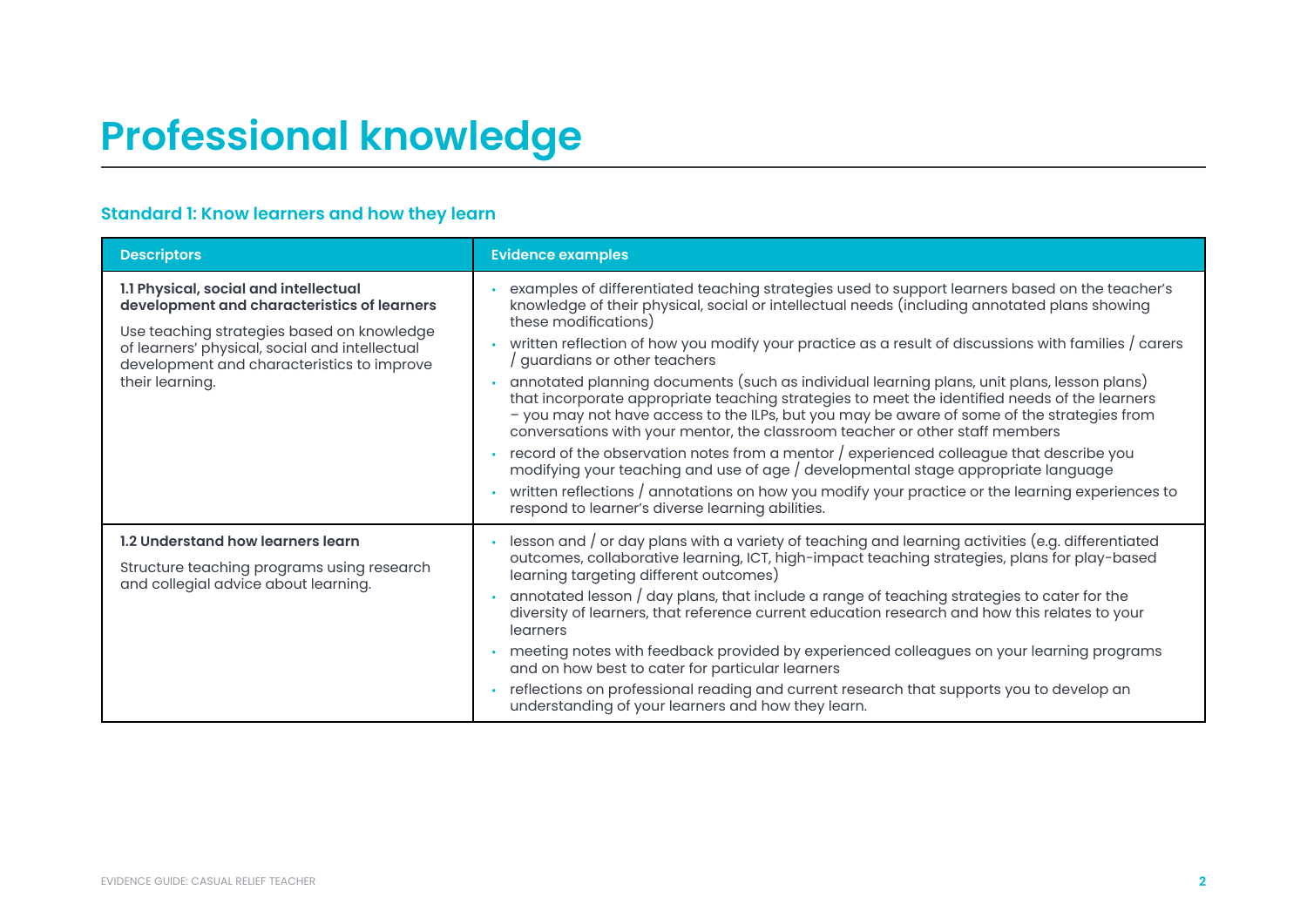| <b>Descriptors</b>                                                                                                                                                                                                                                                                                             | <b>Evidence examples</b>                                                                                                                                                                                                                                                                                                                                                                                                                                                                                                                                                                                                                                                                                                                                                                                                                                                                                                                                                                                                                                                                                                                                                        |
|----------------------------------------------------------------------------------------------------------------------------------------------------------------------------------------------------------------------------------------------------------------------------------------------------------------|---------------------------------------------------------------------------------------------------------------------------------------------------------------------------------------------------------------------------------------------------------------------------------------------------------------------------------------------------------------------------------------------------------------------------------------------------------------------------------------------------------------------------------------------------------------------------------------------------------------------------------------------------------------------------------------------------------------------------------------------------------------------------------------------------------------------------------------------------------------------------------------------------------------------------------------------------------------------------------------------------------------------------------------------------------------------------------------------------------------------------------------------------------------------------------|
| 1.3 Learners with diverse linguistic, cultural,<br>religious and socioeconomic backgrounds<br>Design and implement teaching strategies that<br>are responsive to learning strengths and needs<br>of learners from diverse linguistic, cultural,<br>religious and socioeconomic backgrounds.                    | annotations on lesson / day plans that highlight modifications of strategies / activities after<br>reviewing individualised learning plans or following conversations with teachers who know or<br>have worked with the learners previously<br>explanation of the use of resources and provisions for play / learning that are sensitive to, and<br>inclusive of, learner diversity<br>notes from discussion(s) with colleagues from your education setting (including the classroom<br>teacher) that you used to inform your teaching strategies / learning programs<br>notes reflecting on how teaching strategies were modified to be responsive to the backgrounds<br>of learners<br>mentor / experienced colleague observation notes or reflections that record how your teaching<br>strategies and design / implementation were responsive to learners' backgrounds<br>reflections on professional learning that has enhanced your cultural competence and<br>understanding of diversity, including how it will influence your future practice.                                                                                                                           |
| 1.4 Strategies for teaching Aboriginal and<br><b>Torres Strait Islander learners</b><br>Design and implement effective teaching<br>strategies that are responsive to the local<br>community and cultural setting, linguistic<br>background and histories of Aboriginal and<br>Torres Strait Islander learners. | details of strategies that would support Aboriginal and Torres Strait Islander learners to access<br>the curriculum in your planning documents, highlighting how you would cater for this group of<br>learners if they were in your class and why these strategies would be appropriate / supportive<br>reflections on teaching strategies that you have implemented in the classroom to support<br>Aboriginal and Torres Strait Islander learners<br>lesson / day plans that incorporate teaching strategies you have implemented that are<br>reflective of workplace policies and practices to support Aboriginal and Torres Strait Islander<br>learners<br>lesson observation notes that reflect inclusion of positive behaviour support strategies that are<br>sensitive to Aboriginal and Torres Strait Islander learners<br>reflections and evidence-based notes from professional learning detailing teaching strategies<br>that cater for, and support, Aboriginal and Torres Strait Islander learners<br>notes from consultations with families / carers / guardians and Aboriginal community members<br>(including local Elders) as well as notes from the workplace. |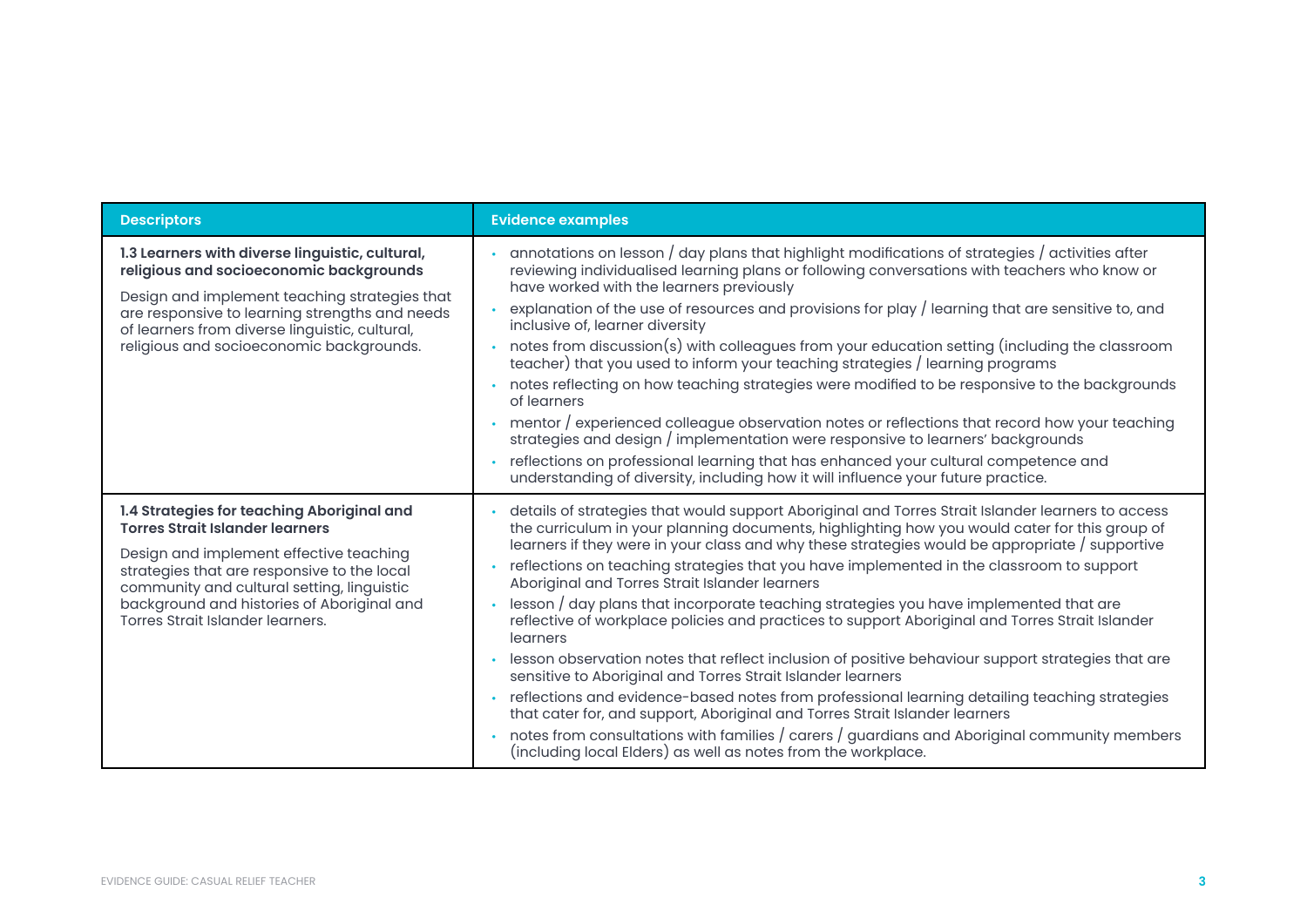| <b>Descriptors</b>                                                                                                                                                                                                                                                                         | <b>Evidence examples</b>                                                                                                                                                                                                                                                                                                                                                                                                                                                                                                                                                                                                                                                                                                                                                                                                                                                                                                                                                                                                                                                                                                                                                                                                 |
|--------------------------------------------------------------------------------------------------------------------------------------------------------------------------------------------------------------------------------------------------------------------------------------------|--------------------------------------------------------------------------------------------------------------------------------------------------------------------------------------------------------------------------------------------------------------------------------------------------------------------------------------------------------------------------------------------------------------------------------------------------------------------------------------------------------------------------------------------------------------------------------------------------------------------------------------------------------------------------------------------------------------------------------------------------------------------------------------------------------------------------------------------------------------------------------------------------------------------------------------------------------------------------------------------------------------------------------------------------------------------------------------------------------------------------------------------------------------------------------------------------------------------------|
| 1.5 Differentiate teaching to meet the specific<br>learning needs of learners across the full range<br>of abilities<br>Develop teaching activities that incorporate<br>differentiated strategies to meet the specific<br>learning needs of learners across the full range<br>of abilities. | plans for play-based learning that reflects the use of a variety of resources and strategies to<br>support diversity of learning needs<br>learner work samples that demonstrate a range of activities provided to cater for different<br>abilities and learning preferences<br>annotated plans showing learning activities that demonstrate that differentiated content was<br>used to meet the specific needs of learners (planned by you or the classroom teacher)<br>evidence of strategies to cater for extension activities in the cohort where appropriate<br>plans incorporating a range of formal and informal assessment tools to cater for different<br>learning strengths<br>notes / reflections from professional conversations with other teaching staff members to<br>illustrate your understanding of the needs of the cohort of learners including any adjustments to<br>the content that you have made following these discussions<br>collaborative plans for team teaching that supports specific learning needs with specialist staff<br>such as an English as an Additional Language (EAL) teacher / Aboriginal education assistant /<br>gifted and talented coordinator / learning support teacher. |
| 1.6 Strategies to support full participation of<br>learners with disability<br>Design and implement teaching activities<br>that support the learning and participation of<br>learners with disability and address relevant<br>policy and legislative requirements.                         | plans and photographs of the learning environment that highlight how it has been set up to<br>cater for learners with disabilities<br>annotated lesson $/$ day plans demonstrating where activities $/$ assessments were modified to<br>cater for learners with disability and indicating strategies that address the known/observed<br>needs of the learners in the cohort<br>notes from meetings with families / carers or guardians, teacher assistants and / or other<br>colleagues that address strategies to include a learner with disability<br>reflection on strategies taken from ILPs and analysis on implementing individual learning plans<br>developed for learners with disability<br>lesson observation notes from a mentor or experienced colleague who observed you and<br>provided feedback to you<br>demonstrated knowledge of disability policy or legislation in programs and lessons<br>reflection on your implementation of strategies and supports for learners as identified by the<br>classroom teacher<br>evidence of strategies that you have implemented from existing behaviour management plans<br>or positive behaviour support (PBS) programs.                                         |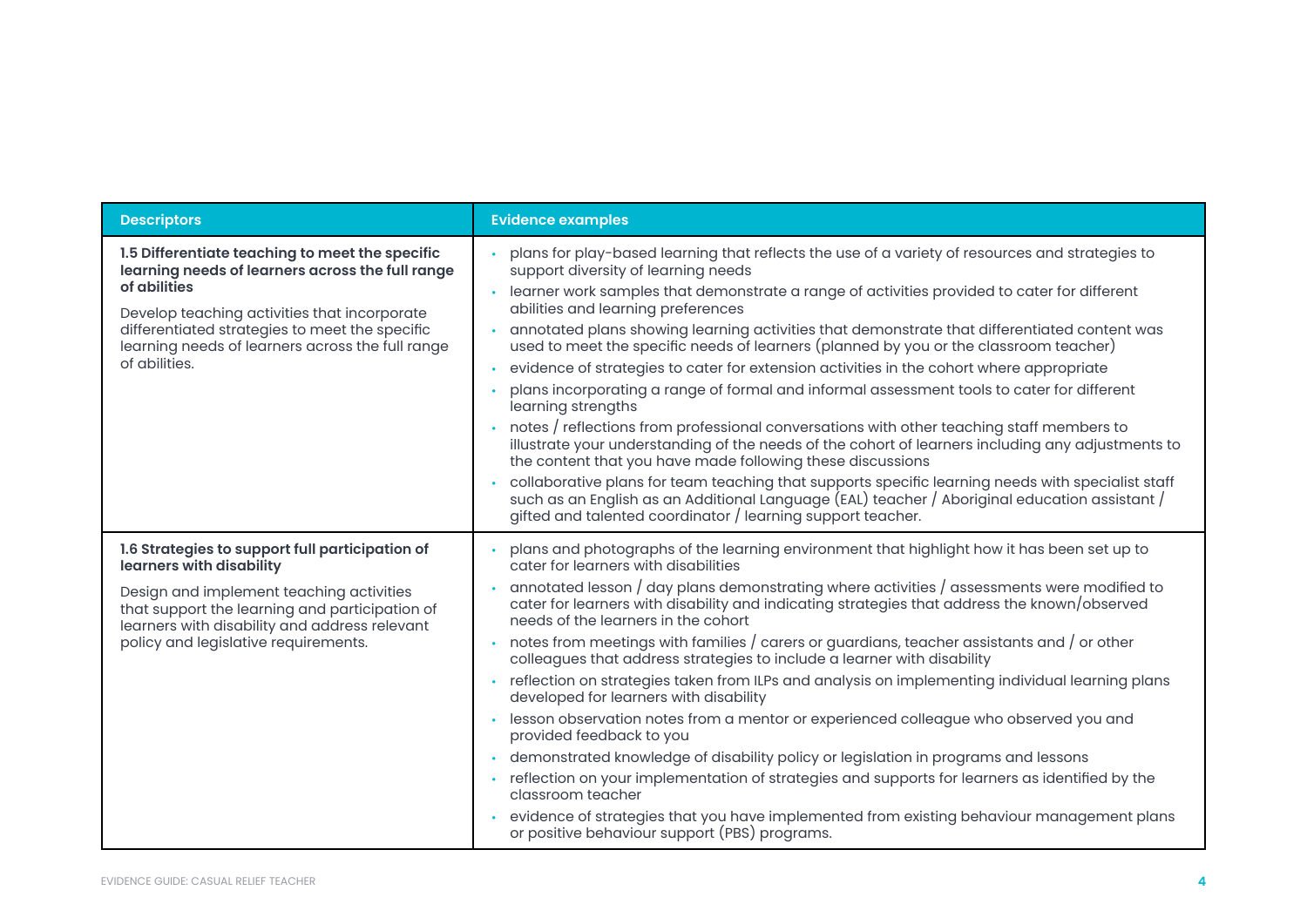#### **Standard 2: Know the content and how to teach it**

| <b>Descriptors</b>                                                                                                                                                                               | <b>Evidence examples</b>                                                                                                                                                                                                                                                                                                                                                                                                                                                                                                                                                                                                                                                                                                                                                                                                                                                                                                                        |
|--------------------------------------------------------------------------------------------------------------------------------------------------------------------------------------------------|-------------------------------------------------------------------------------------------------------------------------------------------------------------------------------------------------------------------------------------------------------------------------------------------------------------------------------------------------------------------------------------------------------------------------------------------------------------------------------------------------------------------------------------------------------------------------------------------------------------------------------------------------------------------------------------------------------------------------------------------------------------------------------------------------------------------------------------------------------------------------------------------------------------------------------------------------|
| 2.1 Content and teaching strategies of the<br>teaching area $(s)$<br>Apply knowledge of content and teaching<br>strategies of the teaching $area(s)$ to develop<br>engaging teaching activities. | annotated lesson / day plans that highlight links to the curriculum and a range of teaching<br>strategies (e.g. a sequence of hook in / introduction activities that are used to accompany the<br>classroom teacher's lesson / day plans)<br>reflections on how the lesson from the classroom teacher was adapted to engage learners<br>based on your observation of their learning needs and levels of engagement<br>teaching resources that demonstrate differentiation to meet the needs of learners<br>annotated work samples that show engagement in learning activities (e.g. rubrics and learner<br>self-assessments on engagement)<br>lesson observation notes from a mentor or experienced colleague who provided feedback to you<br>based on the content, strategies and activities used<br>meeting notes demonstrating your contribution to collaborative planning and preparation of<br>learning program documents (if applicable). |
| 2.2 Content selection and organisation<br>Organise content into coherent,<br>well-sequenced learning and teaching<br>programs.                                                                   | sequence of hook in / introduction activities that were used to accompany the classroom<br>teacher's lesson $/$ day plans<br>annotated lesson / unit plans demonstrating how the lesson or unit plans were adapted to<br>organise content and learning activities for a particular teaching style<br>lesson / day plans that were developed and delivered when no activities have been provided by<br>the classroom teacher that reflect curriculum requirements and were appropriately balanced<br>lesson observation, discussion notes and reflections showing that you adhere to timelines and<br>the sequence of the program<br>selection and use of resources aligned to identified learning outcomes and curriculum.                                                                                                                                                                                                                      |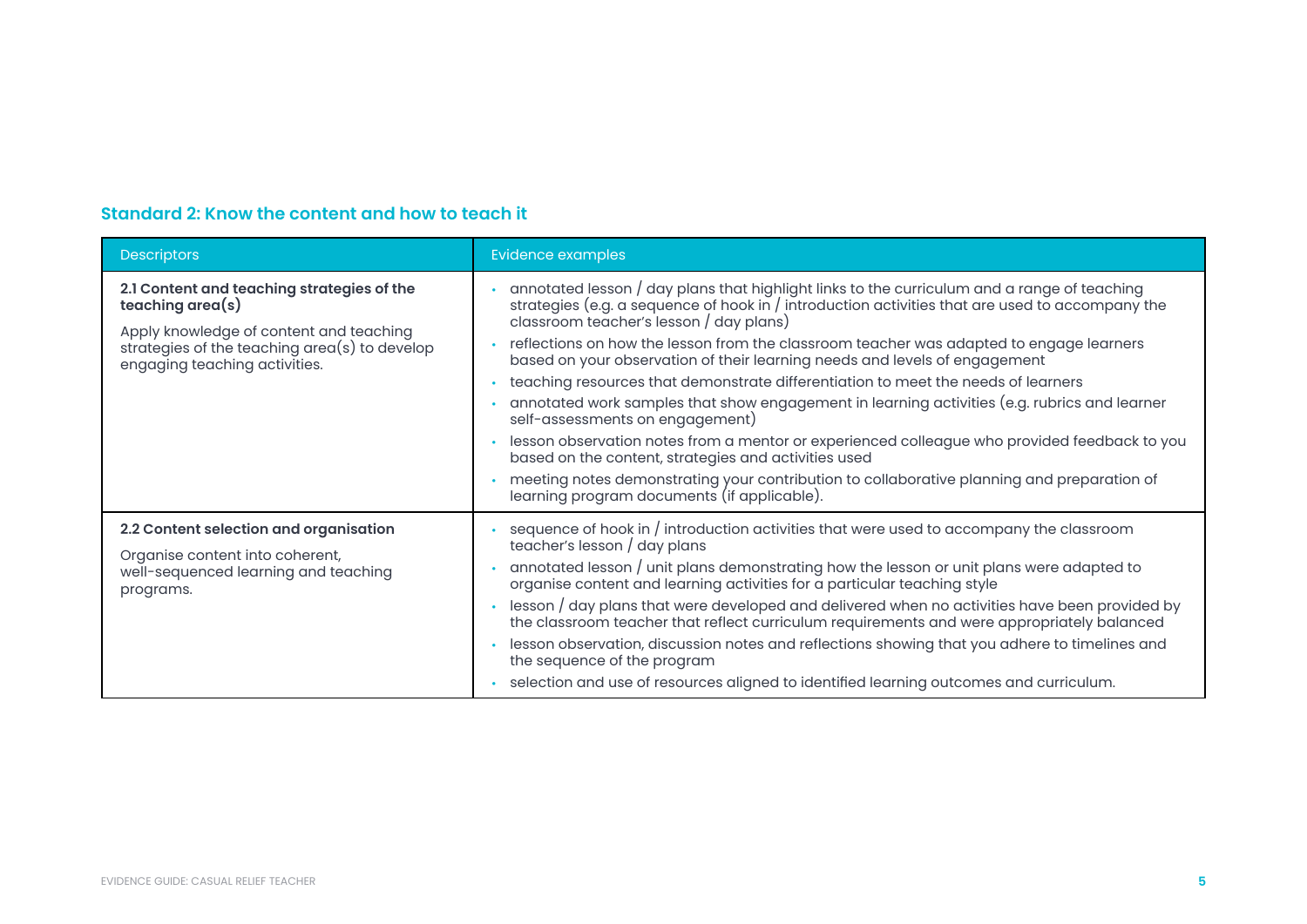| <b>Descriptors</b>                                                                                                                                                                                                                                                                                                                 | <b>Evidence examples</b>                                                                                                                                                                                                                                                                                                                                                                                                                                                                                                                                                                                                                                                                                                                                                                                                                                                                                                                                                                                                                                                                                                                   |
|------------------------------------------------------------------------------------------------------------------------------------------------------------------------------------------------------------------------------------------------------------------------------------------------------------------------------------|--------------------------------------------------------------------------------------------------------------------------------------------------------------------------------------------------------------------------------------------------------------------------------------------------------------------------------------------------------------------------------------------------------------------------------------------------------------------------------------------------------------------------------------------------------------------------------------------------------------------------------------------------------------------------------------------------------------------------------------------------------------------------------------------------------------------------------------------------------------------------------------------------------------------------------------------------------------------------------------------------------------------------------------------------------------------------------------------------------------------------------------------|
| 2.3 Curriculum, assessment and reporting<br>Design and implement learning and teaching<br>programs using knowledge of curriculum,<br>assessment and reporting requirements.                                                                                                                                                        | annotated plans for learning that demonstrate links between content, assessment and the<br>curriculum<br>critical reflections on lesson / day plans for the purpose of refining curriculum delivery and<br>improving learner outcomes<br>notes, reflections and general information left for the classroom teacher that demonstrates<br>knowledge of relevant curriculum and assessment requirements, including relevant record<br>keeping from the period of teaching<br>annotated plans for learning that reflect the outcomes of the relevant curriculum<br>written reflections on lessons that demonstrate an understanding of relevant curriculum,<br>assessment and reporting policies and support documents, including feedback to parents as<br>appropriate<br>annotated work samples providing feedback to learners demonstrating knowledge of<br>curriculum, assessment and reporting requirements<br>feedback for the classroom teacher intended for reporting and aligned to defined curriculum<br>outcomes<br>feedback to parents during extended periods of relief work in line with workplace policies (as<br>appropriate). |
| 2.4 Understand and respect Aboriginal and<br>Torres Strait Islander people to promote<br>reconciliation between Indigenous and<br>non-Indigenous Australians<br>Provide opportunities for learners to develop<br>understanding of, and respect for, Aboriginal<br>and Torres Strait Islander histories, cultures and<br>languages. | reflections on the impact of undertaking a Welcome to Country ceremony performed by<br>Traditional Owners, or Aboriginal and Torres Strait Islander peoples who have been given<br>permission from Traditional Owners, and the discussions that arose with learners afterwards<br>reflections on discussions that have taken place in relation to an Acknowledgement of Country<br>notes from excursions / incursions that aim to develop an understanding of, and respect for,<br>Aboriginal and Torres Strait Islander culture<br>notes on discussions with learners about any relevant links between the current content and<br>Indigenous history, culture or language<br>photographs of the learning environment that display learner work<br>evidence of the engagement of Aboriginal and Torres Strait Islanders speakers (speaking on<br>culturally relevant topics)                                                                                                                                                                                                                                                               |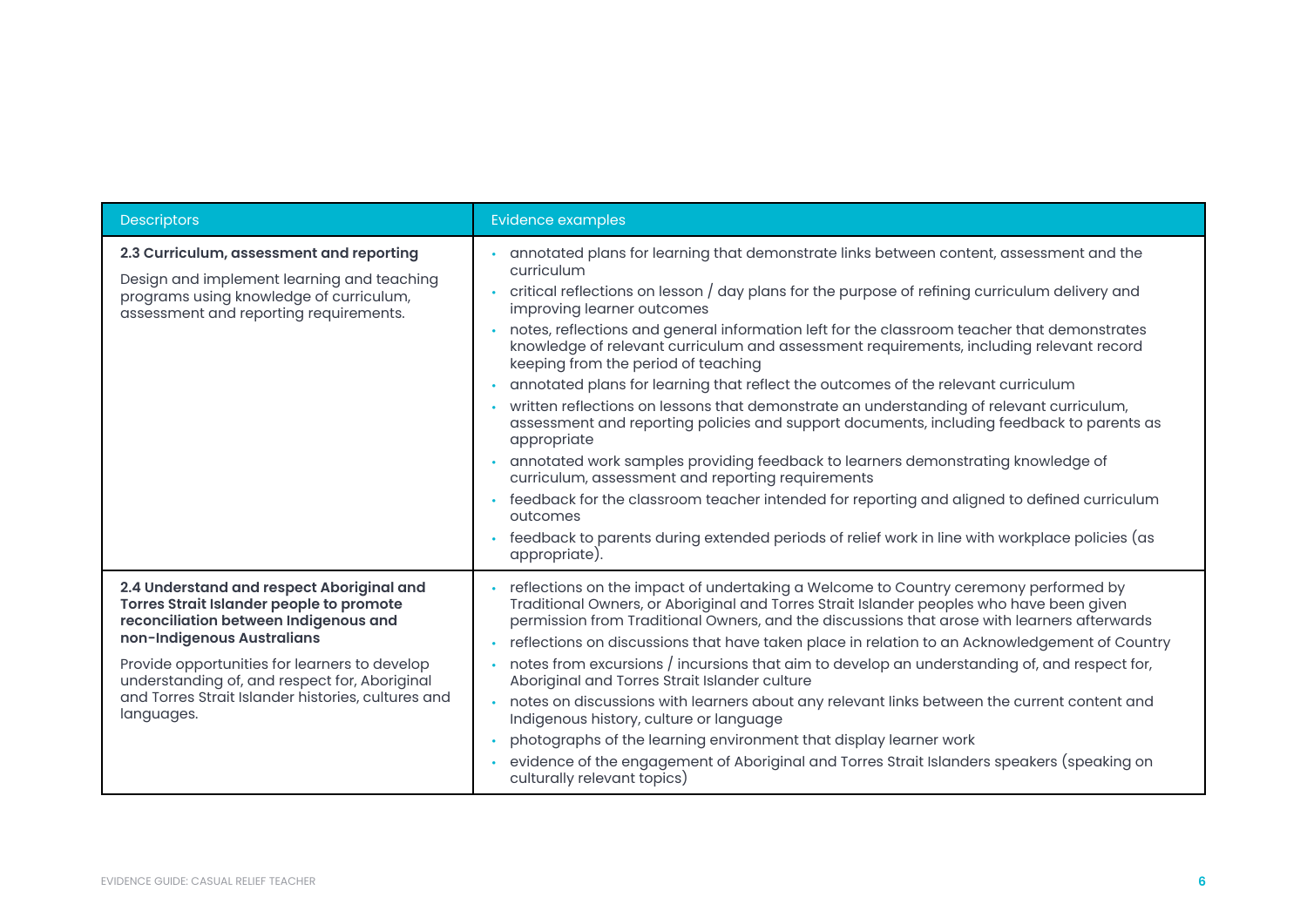| <b>Descriptors</b>                                                               | <b>Evidence examples</b>                                                                                                                                                                                                                                                                                       |
|----------------------------------------------------------------------------------|----------------------------------------------------------------------------------------------------------------------------------------------------------------------------------------------------------------------------------------------------------------------------------------------------------------|
|                                                                                  | plans for learning that aims to develop understanding of, and respect for, Aboriginal and Torres<br>Strait Islander histories, cultures and languages                                                                                                                                                          |
|                                                                                  | learner work samples and displays of learner work that show their understanding of, and respect<br>for, Aboriginal and Torres Strait Islander histories, cultures or languages                                                                                                                                 |
|                                                                                  | plans for learning that incorporates the use of Aboriginal community members, including Elders,<br>to explore themes, skills and ideas                                                                                                                                                                         |
|                                                                                  | modifications to plans made based on professional learning undertaken to support teaching<br>Aboriginal and Torres Strait Islander language, culture and history (e.g. through Victorian<br>Aboriginal Education Association Inc. resources, Narragunnawali / Reconciliation Victoria, local<br>organisations) |
|                                                                                  | evidence of activities connected to culturally significant events as appropriate (e.g. Sorry Day,<br>National Aborigines and Islanders Day Observance Committee Week etc.)                                                                                                                                     |
|                                                                                  | evidence of connections made between curriculum content and Aboriginal and Torres Strait<br>Islander perspectives.                                                                                                                                                                                             |
| 2.5 Literacy and numeracy strategies                                             | plans for play-based learning that include numeracy concepts and language                                                                                                                                                                                                                                      |
| Apply knowledge and understanding of<br>effective teaching strategies to support | resources / activities related to literacy and numeracy to accompany the classroom teacher's<br>plans                                                                                                                                                                                                          |
| learners' literacy and numeracy achievement.                                     | annotated lesson / day plans that demonstrate where explicit literacy strategies were used to<br>support learners based on your observation of their needs                                                                                                                                                     |
|                                                                                  | annotated work samples linked to excerpts from program or lesson $\frac{1}{2}$ day plans demonstrating<br>the literacy and / or numeracy strategies used to support learning                                                                                                                                   |
|                                                                                  | reflections, observation feedback and discussion notes demonstrating your collaboration with<br>other colleagues such as your mentor, EAL teachers and support teachers to meet learner<br>literacy and $\overline{ }$ or numeracy needs                                                                       |
|                                                                                  | observation records that show progression of learning in literacy and numeracy (if applicable)                                                                                                                                                                                                                 |
|                                                                                  | descriptions of how literacy or numeracy has supported the teaching of a subject (e.g. language<br>used to support teaching an art concept or numeracy concepts used to execute a physical<br>education skill)                                                                                                 |
|                                                                                  | identify explicit teaching strategies to promote purposeful learning to deepen and extend<br>knowledge and understanding in literacy and numeracy (e.g. adult-led learning and child-<br>directed play and learning, guided play and learning).                                                                |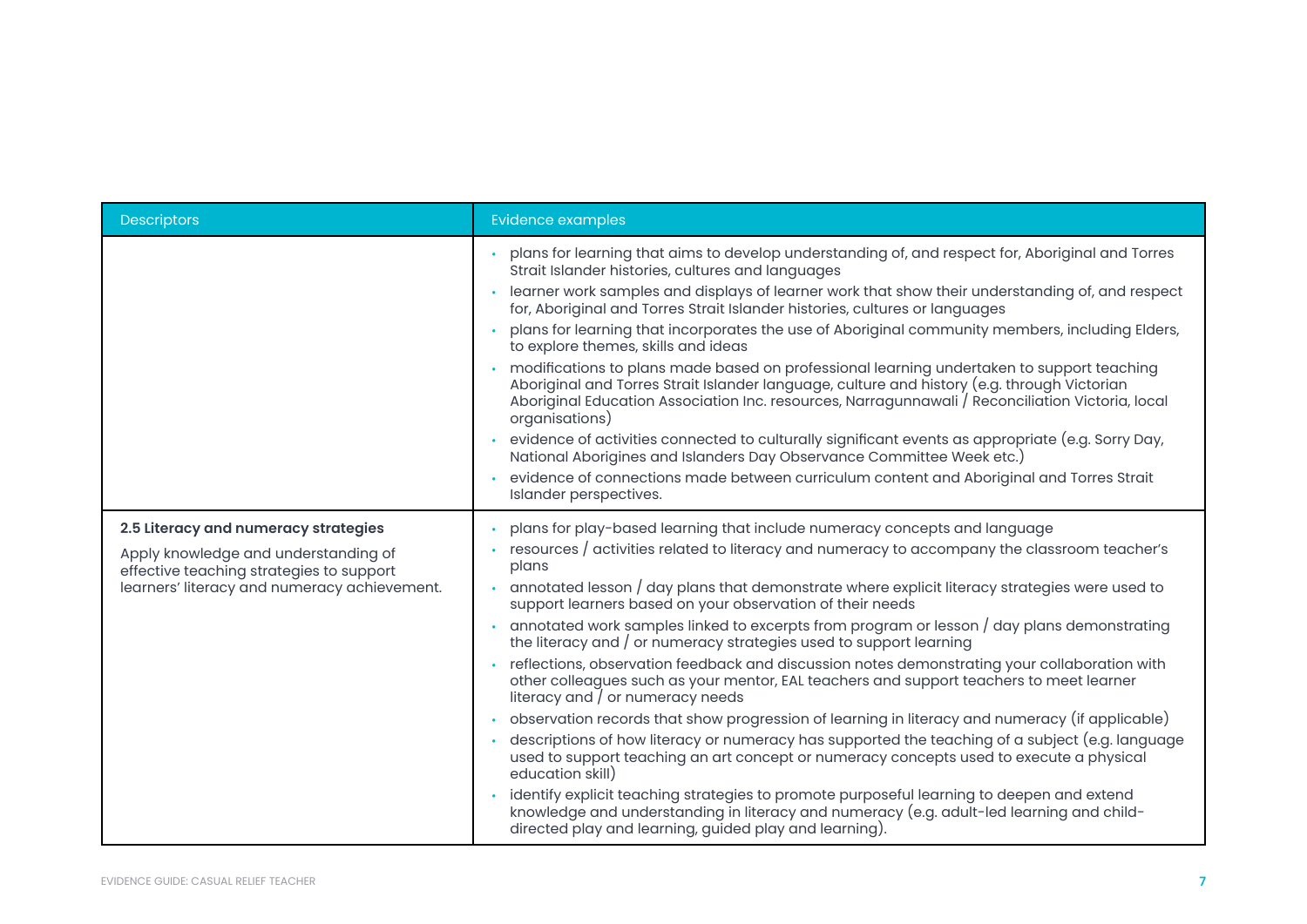| <b>Descriptors</b>                                                                                                                                | Evidence examples                                                                                                                                                                                                                                  |
|---------------------------------------------------------------------------------------------------------------------------------------------------|----------------------------------------------------------------------------------------------------------------------------------------------------------------------------------------------------------------------------------------------------|
| 2.6 Information and Communication<br>Technology (ICT)                                                                                             | annotated lesson / day plans where ICT has been incorporated to increase engagement or<br>achieve desired learning outcomes                                                                                                                        |
| Use effective teaching strategies to integrate<br>ICT into learning and teaching programs<br>to make selected content relevant and<br>meaningful. | annotated photographs of learners engaged in the meaningful use of ICT (as appropriate)                                                                                                                                                            |
|                                                                                                                                                   | learner reflections that show ICT resources are relevant and meaningful to learners' needs and<br>interests                                                                                                                                        |
|                                                                                                                                                   | reflections, observation feedback and discussion notes demonstrating your collaboration with<br>other colleagues such as your mentor, ICT integrator or support staff to meet learner needs and<br>increase engagement and achievement of outcomes |
|                                                                                                                                                   | reflections on your own professional learning to support better use of ICT as a teaching resource                                                                                                                                                  |
|                                                                                                                                                   | planning documents that show how ICT has been incorporated into existing planning to support<br>the learning                                                                                                                                       |
|                                                                                                                                                   | evidence of opportunities for children to use information and communication technologies to<br>assist their thinking and to represent what they know and understand.                                                                               |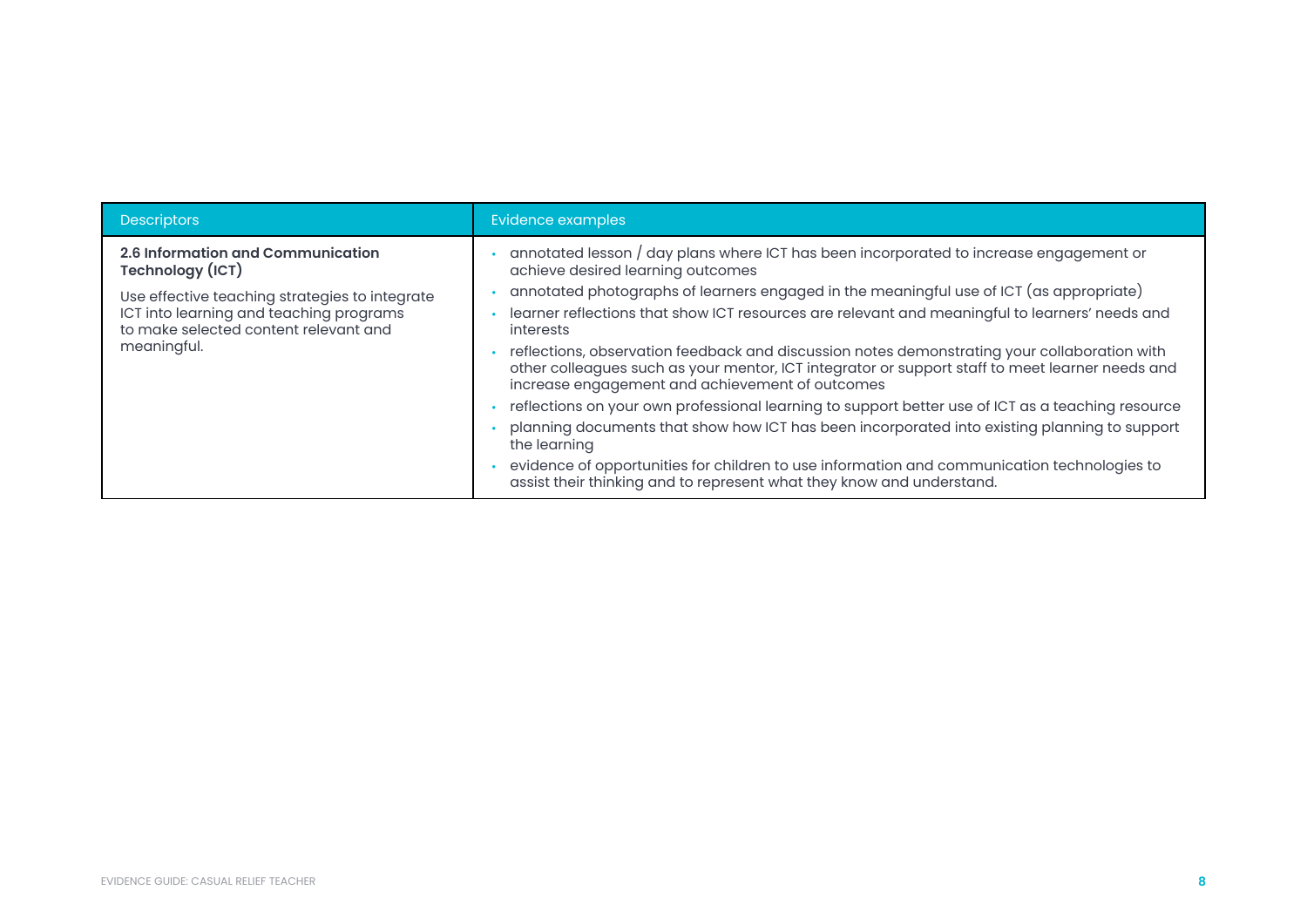### **Professional practice**

#### **Standard 3: Plan for and implement effective teaching and learning**

| <b>Descriptors</b>                                                                                                                       | <b>Evidence examples</b>                                                                                                                                                                                                                                                                                                                                                                                                                                                                                                                                                                                                                                                                                                                                                                                                                                                                                        |
|------------------------------------------------------------------------------------------------------------------------------------------|-----------------------------------------------------------------------------------------------------------------------------------------------------------------------------------------------------------------------------------------------------------------------------------------------------------------------------------------------------------------------------------------------------------------------------------------------------------------------------------------------------------------------------------------------------------------------------------------------------------------------------------------------------------------------------------------------------------------------------------------------------------------------------------------------------------------------------------------------------------------------------------------------------------------|
| 3.1 Establish challenging learning goals<br>Set explicit, challenging and achievable<br>learning goals for all learners.                 | analysis of lesson / day plans articulating explicit, challenging and achievable learning goals for<br>all learners during the lesson<br>annotated learner work samples that are linked to lesson / day plans demonstrating the link<br>between the learning and the goals set<br>descriptions of how explicit requirements of learning goals are communicated to learners<br>reflections on why particular learning goals are appropriate for learners<br>evaluation of the level of achievement of goals in a lesson<br>notes and reflections from meetings with families / carers or guardians and / or other<br>professionals to co-develop learning goals for a learner as appropriate<br>notes and reflections from professional discussions with colleagues showing collaboration and<br>involvement in Individual Learning Plan development or use of learning goals based on ILPs (as<br>appropriate). |
| 3.2 Plan, structure and sequence learning<br>programs                                                                                    | lesson and / or day plans that display flexibility, logic, sequencing and variety in activities and<br>resources                                                                                                                                                                                                                                                                                                                                                                                                                                                                                                                                                                                                                                                                                                                                                                                                |
| Plan and implement well-structured learning<br>and teaching programs or learning sequences<br>that engage learners and promote learning. | observation and discussion notes with a mentor / experienced colleague regarding lesson<br>content and structure that show learners are engaged in interesting lessons<br>planning / use of a range of strategies to engage learners<br>reflections on how a learning program is sequenced to build on learners' knowledge<br>annotated lesson / day plans that are developed and delivered in the absence of formal plans<br>being provided by the classroom teacher (extended CRT work for an unplanned absence)<br>reflection on strategies used to engage learners in an appropriate and logical lesson sequence<br>in the absence of formal instructions from the classroom teacher<br>annotated learner work samples that are linked to the sequence of lesson $\frac{1}{2}$ day plans and $\frac{1}{2}$ or<br>teaching and learning programs to demonstrate learner engagement and learning.             |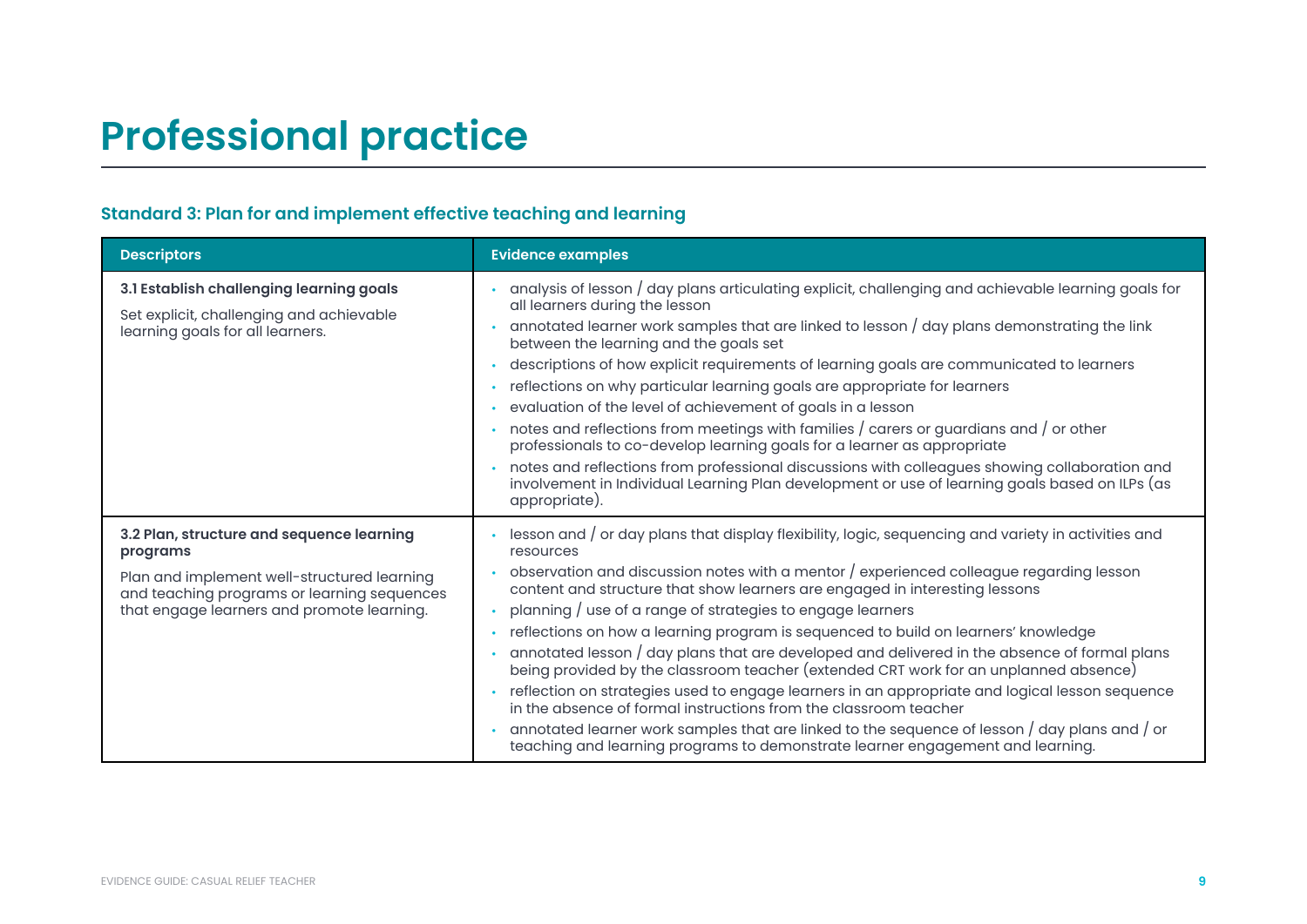| <b>Descriptors</b>                                                                                                                                                  | <b>Evidence examples</b>                                                                                                                                                                                                                                                                                                                                                                                                                                                                                                                                                                                                                                                                                                                                                                                                                                                                                      |
|---------------------------------------------------------------------------------------------------------------------------------------------------------------------|---------------------------------------------------------------------------------------------------------------------------------------------------------------------------------------------------------------------------------------------------------------------------------------------------------------------------------------------------------------------------------------------------------------------------------------------------------------------------------------------------------------------------------------------------------------------------------------------------------------------------------------------------------------------------------------------------------------------------------------------------------------------------------------------------------------------------------------------------------------------------------------------------------------|
| 3.3 Use teaching strategies<br>Select and use relevant teaching strategies to<br>develop knowledge, skills, problem solving, and<br>critical and creative thinking. | lesson / day plans that show a variety of teaching and learning activities (e.g. problem solving,<br>critical thinking, creative thinking and learning through play etc.)<br>observation and discussion notes with a mentor / experienced colleague regarding lesson<br>content and structure that show you have selected a range of appropriate teaching strategies<br>reflections on the effectiveness of chosen teaching strategies to meet identified learner needs<br>reflections on opportunities provided showing how you have promoted learner agency<br>demonstration of the use of strategies targeted to a variety of learning preferences.                                                                                                                                                                                                                                                        |
| 3.4 Select and use resources<br>Select and / or create and use a range of<br>resources, including ICT, to engage learners in<br>their learning.                     | lesson / day plans that show a variety of teaching and learning resources, including ICT, that link<br>curriculum objectives and outcomes<br>analysis and reflections on the choice and effectiveness of chosen resources to meet learner<br>needs<br>observation and discussion notes with a mentor / experienced colleague that show you have<br>selected, created and used a range of resources, to engage learners in their learning<br>annotated learner work samples that show learners are engaged in their learning and that a<br>variety of resources, including ICT, have been used<br>photographs of the learning environment with annotations of shown resources, and why they<br>were selected<br>details and examples of how the resources available were adapted and used to support the<br>delivery of content when limited plans $/$ activities have been provided by the classroom teacher. |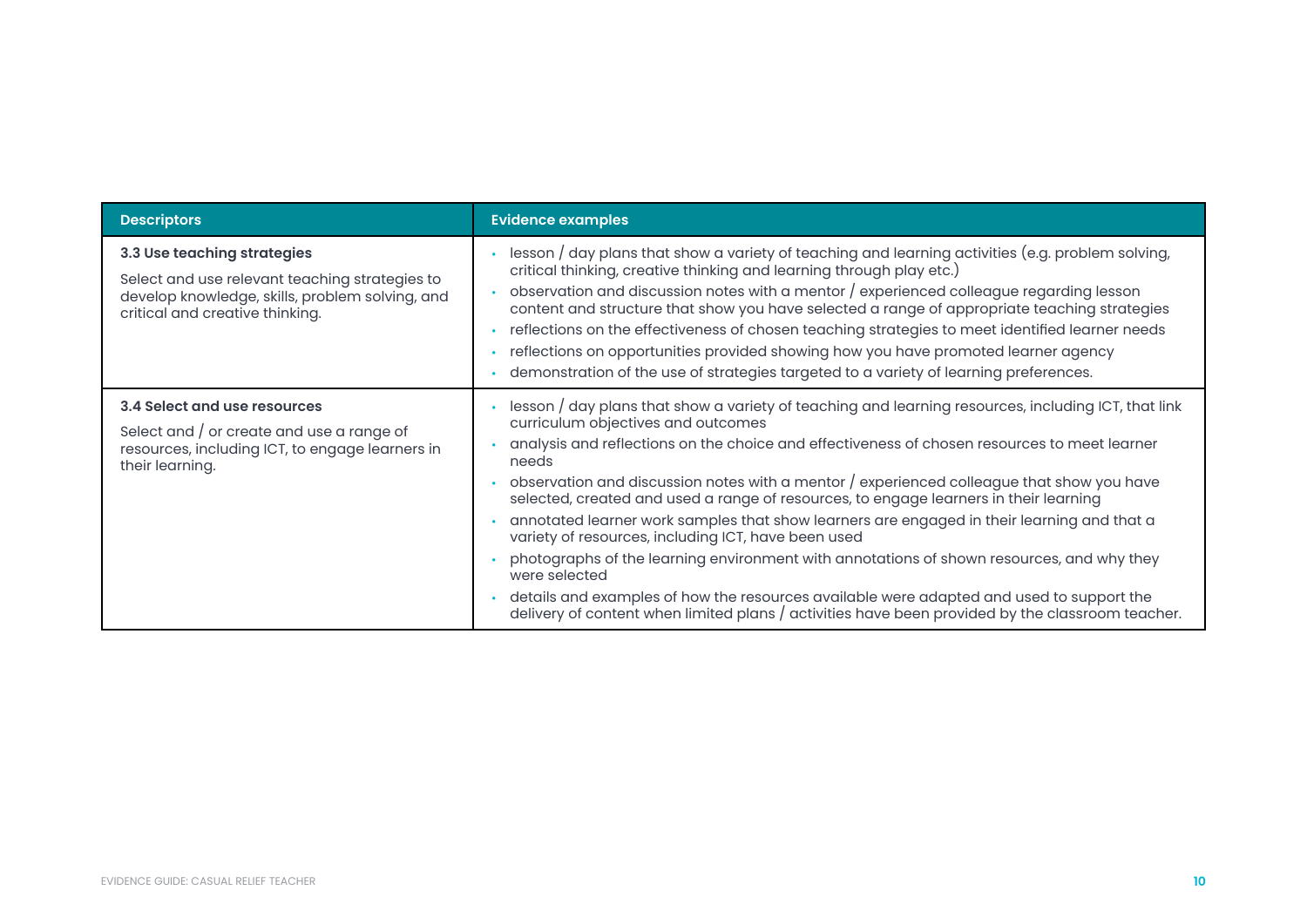| <b>Descriptors</b>                                                                                                                                                                                           | <b>Evidence examples</b>                                                                                                                                                                                                                                                                                                                                                                                                                                                                                                                                                                                                                                                                                                                                                                                                                                                                                                                                                                                                                                                                                                                                                  |
|--------------------------------------------------------------------------------------------------------------------------------------------------------------------------------------------------------------|---------------------------------------------------------------------------------------------------------------------------------------------------------------------------------------------------------------------------------------------------------------------------------------------------------------------------------------------------------------------------------------------------------------------------------------------------------------------------------------------------------------------------------------------------------------------------------------------------------------------------------------------------------------------------------------------------------------------------------------------------------------------------------------------------------------------------------------------------------------------------------------------------------------------------------------------------------------------------------------------------------------------------------------------------------------------------------------------------------------------------------------------------------------------------|
| 3.5 Use effective communication (with<br>learners)<br>Use effective verbal and non-verbal<br>communication strategies to support<br>understanding, participation, engagement and<br>achievement of learners. | • mentor feedback, observation notes and discussion records reflecting on your interaction with<br>learners that shows you have used effective verbal and non-verbal communication strategies<br>to support learner understanding, participation, engagement and achievement, including<br>responding positively and inclusively to all learners<br>lesson / day plans that demonstrate the development of literacy skills of learners to enable<br>understanding, participation, engagement and achievement<br>lesson / day plans that show the use of advanced organisers, such as concept maps, visual<br>learning aids and manipulatives to support learners understanding and engagement<br>film / photographs demonstrating the use of verbal and non-verbal communication strategies<br>in interactions with learners (as appropriate)<br>observation and discussion notes from mentor / experienced colleague that highlight your<br>use of grammatically acceptable and precise language; explains and uses appropriate terms<br>for the level and stage of learners; uses voice effectively; and uses a mixture of oral and visual<br>communication strategies. |
| 3.6 Evaluate and improve teaching programs<br>Evaluate personal teaching and learning<br>programs using evidence, including feedback<br>and assessment data from learners, to inform<br>planning.            | notes from meetings and professional discussions with experienced colleagues reflecting on<br>teaching, planning and learning<br>modified lesson / day plans based on evaluation of evidence, including feedback from learner<br>assessment data<br>modified sequence of lesson / day plans and / or teaching and learning programs based on<br>evaluation of evidence, including feedback from learner assessment data<br>reflections on learning and how this impacted the selection of teaching strategies<br>evidence of adjustments made during a lesson in response to learner feedback, observed<br>engagement and / or attainment<br>analysis and assessment of work samples to enable reflection on the effectiveness of the<br>teaching.                                                                                                                                                                                                                                                                                                                                                                                                                        |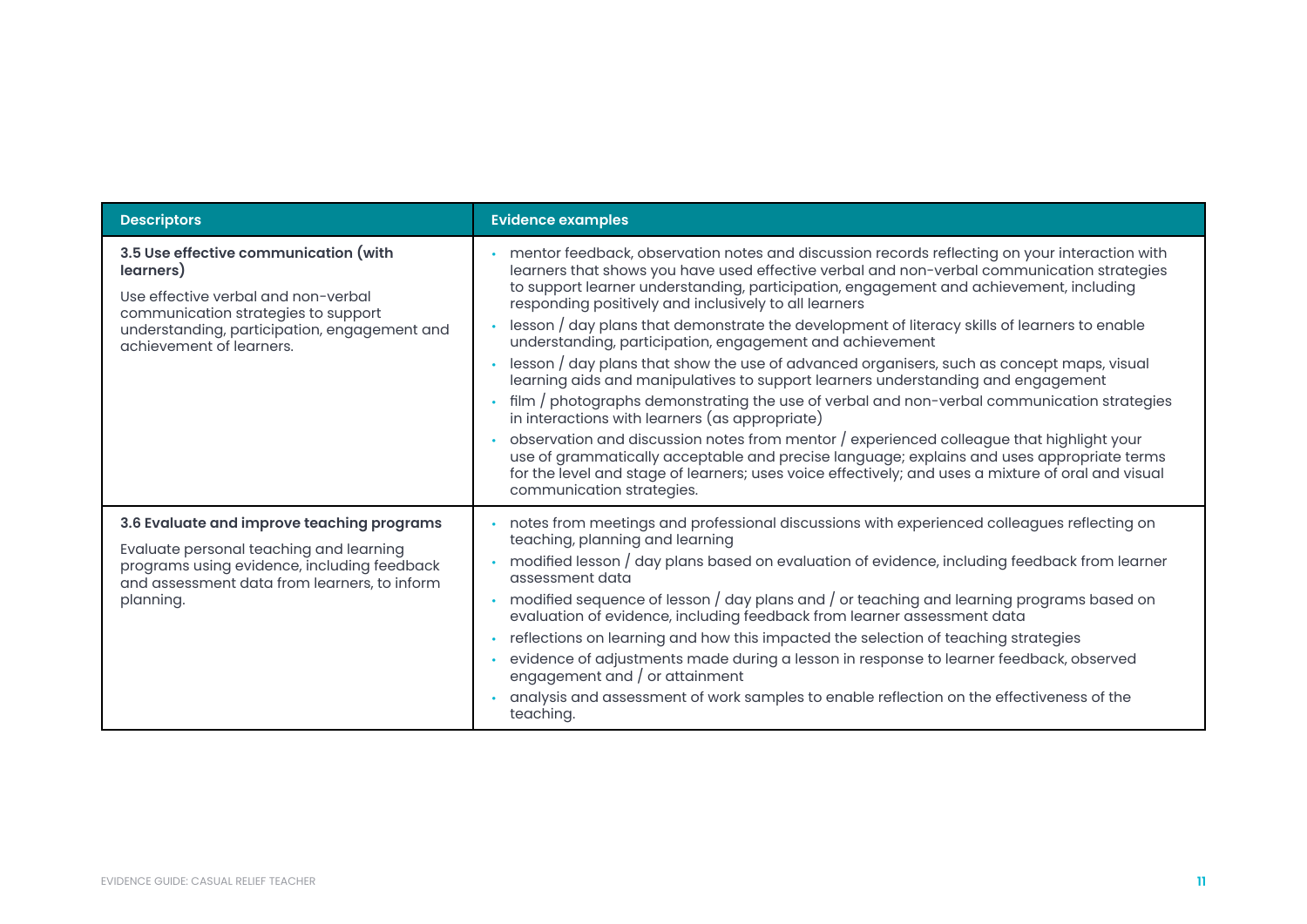| <b>Descriptors</b>                                                                                                                   | <b>Evidence examples</b>                                                                                                                                                                                                                                                            |
|--------------------------------------------------------------------------------------------------------------------------------------|-------------------------------------------------------------------------------------------------------------------------------------------------------------------------------------------------------------------------------------------------------------------------------------|
| 3.7 Engage parents / carers in the educative<br>process                                                                              | emails, newsletters and other records of communications with families / carers / guardians<br>encouraging involvement in service activities, decisions, experiences and programs                                                                                                    |
| Plan for appropriate and contextually relevant<br>opportunities for parents / carers to be involved<br>in their children's learning. | records of participation in parent $\int$ carer $\int$ guardian and teacher interviews or evidence of notes<br>that were shared with the classroom teacher that contribute to those interviews                                                                                      |
|                                                                                                                                      | reflections on the involvement of families / carers / guardians on an individual learning plan for<br>a learner (as appropriate) - ask your mentor / education leader if you can be involved in the<br>development of an individual learning plan for a learner you teach regularly |
|                                                                                                                                      | samples of communication with families / carers / guardians, including opportunities for them to<br>give feedback on homework or class newsletters                                                                                                                                  |
|                                                                                                                                      | records of participation in and preparation for meetings with families / carers / guardians<br>(discuss with education leaders about participating in these meetings with your mentor /<br>classroom teacher)                                                                       |
|                                                                                                                                      | notes about teaching and learning outcomes for individual learners that you develop for the<br>classroom teacher to use with families / carers / guardians.                                                                                                                         |

### **Standard 4 – create and maintain supportive and safe teaching environments**

| <b>Descriptors</b>                                                                                                                                                    | <b>Evidence examples</b>                                                                                                                                                                                                                                                                                                                                                                                                                                                                                                                                                                                                                                            |
|-----------------------------------------------------------------------------------------------------------------------------------------------------------------------|---------------------------------------------------------------------------------------------------------------------------------------------------------------------------------------------------------------------------------------------------------------------------------------------------------------------------------------------------------------------------------------------------------------------------------------------------------------------------------------------------------------------------------------------------------------------------------------------------------------------------------------------------------------------|
| 4.1 Support participation of learners<br>Establish and implement inclusive and positive<br>interactions to engage and support all learners<br>in learning activities. | reflection on how positive behaviour support strategies have encouraged learner participation<br>annotated documents that demonstrate your awareness of learners' needs and backgrounds<br>(as appropriate)<br>observation and discussion notes from a mentor / experienced colleague that demonstrate you<br>acknowledge and value learner responses cultivating a positive learning environment<br>documented examples of interactions with learners that have supported their participation<br>evidence of adjustments to teaching strategies and plans to encourage learner participation<br>reflection on strategies implemented to facilitate learner agency. |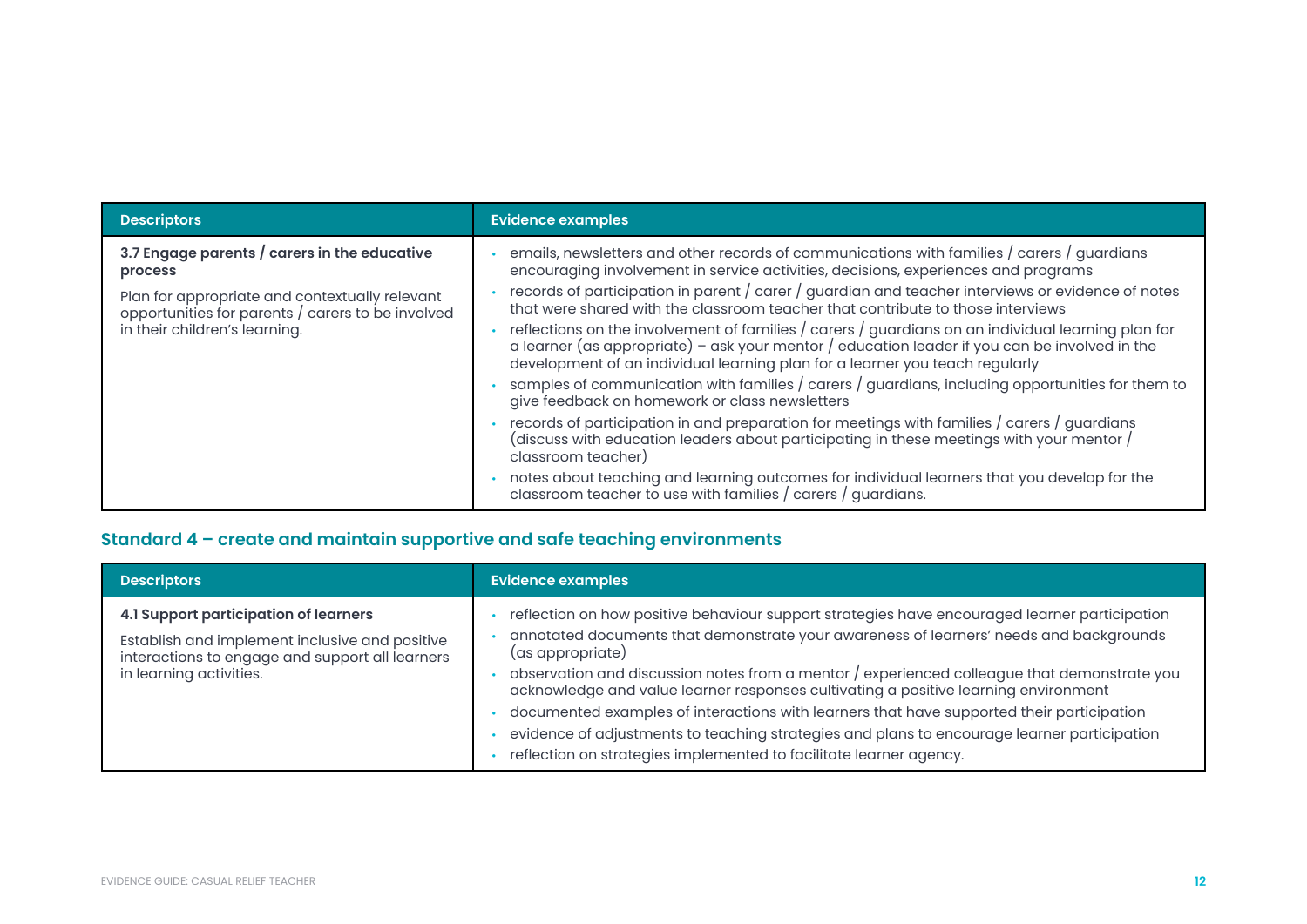| <b>Descriptors</b>                                                                                                                                                                               | <b>Evidence examples</b>                                                                                                                                                                                                                                                                                                                                                                                                                                                                                                                                                                                                                                                                                                                                                                                                                                                                      |
|--------------------------------------------------------------------------------------------------------------------------------------------------------------------------------------------------|-----------------------------------------------------------------------------------------------------------------------------------------------------------------------------------------------------------------------------------------------------------------------------------------------------------------------------------------------------------------------------------------------------------------------------------------------------------------------------------------------------------------------------------------------------------------------------------------------------------------------------------------------------------------------------------------------------------------------------------------------------------------------------------------------------------------------------------------------------------------------------------------------|
| 4.2 Manage learning and teaching activities<br>Establish and maintain orderly and workable<br>routines to create an environment where time<br>is spent on learning tasks.                        | lesson / day plans and structures that show effective time management, interactions and<br>transitions<br>lesson / day plans with clear teaching strategies to promote learner agency<br>lesson / day plans that show education setting routines are clearly articulated, implemented<br>and applied consistently<br>reflections on how you have implemented workplace behaviour management policies.                                                                                                                                                                                                                                                                                                                                                                                                                                                                                         |
| 4.3 Manage challenging behaviour<br>Manage challenging behaviour by establishing<br>and negotiating clear expectations with<br>learners and address issues promptly, fairly<br>and respectfully. | lesson / day plans, notes, correspondence or reflections that show implementation of workplace<br>wellbeing and support policies<br>mentor observations of you utilising a range of strategies to manage learner behaviour<br>emails, letters or notes from conversations and meetings that show follow-up on agreed actions<br>with individual learners relating to their behaviour<br>discussion notes recording interactions with learners<br>annotated lesson / day plans that demonstrate how workplace policies and guidelines on<br>behavioural expectations were implemented in the learning environment<br>documented management of learner behaviour including implementation of clear expectations,<br>protocols and / or rules and consequences in consultation with workplace policies<br>feedback to the classroom teacher regarding learner behaviour and strategies employed. |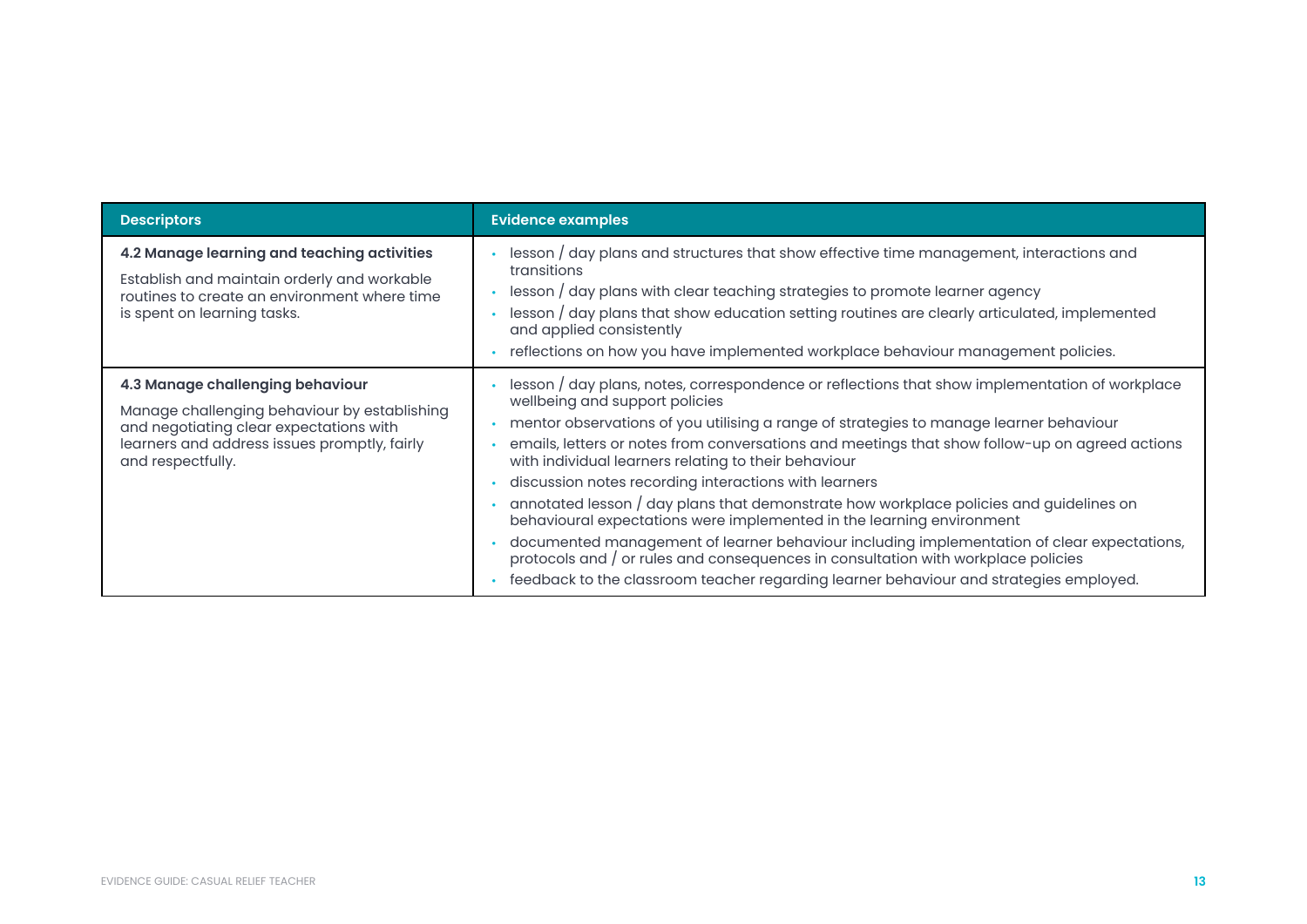| <b>Descriptors</b>                                                                                                                                                               | <b>Evidence examples</b>                                                                                                                                                                                                                                                                                                                                                                                                                                                                                                                                                                                                                                                                                                                                                                                                                                                                                                                                                                                                  |
|----------------------------------------------------------------------------------------------------------------------------------------------------------------------------------|---------------------------------------------------------------------------------------------------------------------------------------------------------------------------------------------------------------------------------------------------------------------------------------------------------------------------------------------------------------------------------------------------------------------------------------------------------------------------------------------------------------------------------------------------------------------------------------------------------------------------------------------------------------------------------------------------------------------------------------------------------------------------------------------------------------------------------------------------------------------------------------------------------------------------------------------------------------------------------------------------------------------------|
| 4.4 Maintain safety of learners<br>Ensure the wellbeing and safety of learners<br>within the learning environment by<br>implementing curriculum and legislative<br>requirements. | observation and discussion notes from a mentor / experienced colleague highlighting that you<br>implement appropriate safety procedures in the education setting<br>annotated planning documents that show implementation of workplace behaviour<br>management and wellbeing and support policies and procedures<br>reflections on the implementation of relevant child safety policies<br>records of implementation of hazard checklists and / or risk management procedures<br>excursion plans and risk assessments<br>lesson / day plans and / or observation notes that show awareness of workplace and / or<br>system requirements in terms of bullying and reporting<br>annotated lesson / day plans that illustrate how you ensured the safety of all learners in your<br>care<br>evidence of engagement with and understanding of the Victorian Teaching Profession's Code of<br>Conduct and other relevant workplace codes<br>evidence of strategies used to promote an inclusive and safe learning environment. |
| 4.5 Use ICT safely, responsibly and ethically<br>Incorporate strategies to promote the safe,<br>responsible and ethical use of ICT in learning<br>and teaching.                  | use of workplace approved online platforms for learner engagement and communication<br>evidence of the teacher's appropriate use of ICT and online communication in teaching and<br>learning<br>assessment tasks that include clear guidelines to learners about plagiarism, referencing<br>conventions and academic honesty<br>teaching and learning programs that show explicit teaching and learning strategies to promote<br>safe, responsible and ethical use of ICT in learning and teaching (e.g. awareness of cyber<br>bullying, harassment, appropriate use of text messaging, plagiarism, referencing conventions<br>and academic honesty)<br>annotated learner work that demonstrates their responsible and ethical use of ICT.                                                                                                                                                                                                                                                                                |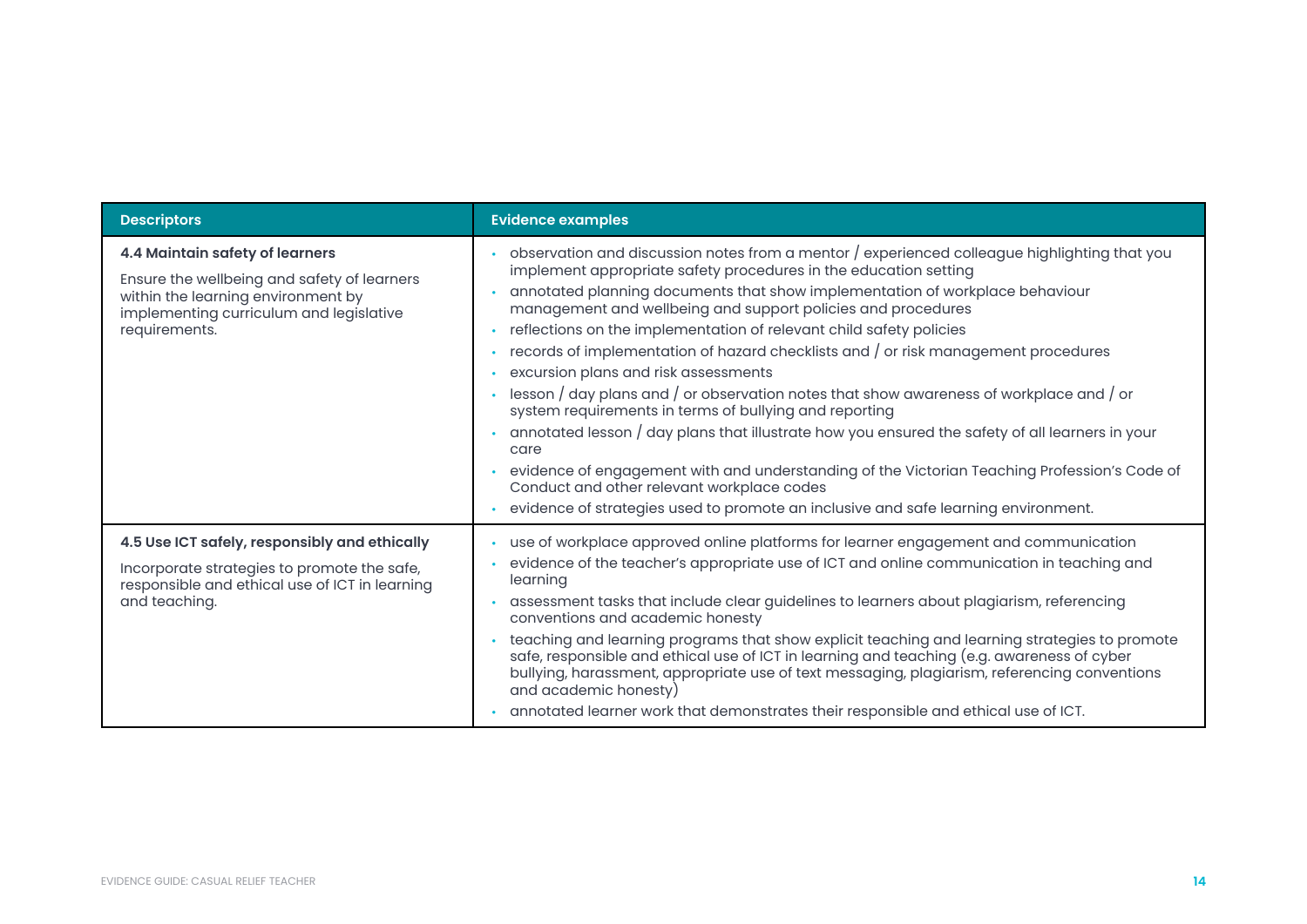### **Standard 5: Assess, provide feedback and report on learning**

| <b>Descriptors</b>                                                                                                                                                                         | <b>Evidence examples</b>                                                                                                                                                                                                                                                                                                                                                                                                                                                                                                                                                                                                                                                                                                                                                                                                                                                |
|--------------------------------------------------------------------------------------------------------------------------------------------------------------------------------------------|-------------------------------------------------------------------------------------------------------------------------------------------------------------------------------------------------------------------------------------------------------------------------------------------------------------------------------------------------------------------------------------------------------------------------------------------------------------------------------------------------------------------------------------------------------------------------------------------------------------------------------------------------------------------------------------------------------------------------------------------------------------------------------------------------------------------------------------------------------------------------|
| <b>5.1 Assess learning</b><br>Develop, select and use informal and formal,<br>diagnostic, formative and summative<br>assessment strategies to assess learning.                             | annotated rubrics / assessment criteria that provide the learner with formal feedback<br>referencing learning outcomes and objectives<br>reflections on informal assessments and how you used them to alter your teaching strategies<br>exit passes used to assess learning outcomes / success criteria<br>learner reflections where they evaluate and assess their own achievements and challenges<br>lesson / day plans showing a range of planned assessments and strategies<br>implementation of agreed workplace assessment processes and tools as appropriate.                                                                                                                                                                                                                                                                                                    |
| 5.2 Provide feedback to learners about their<br>learning<br>Provide timely, effective and appropriate<br>feedback to learners about their achievement<br>relative to their learning goals. | reflections on verbal feedback provided to learners during the class<br>examples of learners' work showing your feedback about their achievement relative to their<br>learning goals<br>feedback provided to the classroom teacher to pass on to learners<br>learners' responses to feedback (e.g. trying again, developing the idea).                                                                                                                                                                                                                                                                                                                                                                                                                                                                                                                                  |
| 5.3 Make consistent and comparable<br>judgments<br>Understand and participate in assessment<br>moderation activities to support consistent and<br>comparable judgements of learning.       | reflections on moderation meetings you have attended - ask your workplace if you can<br>participate in these meetings as appropriate)<br>annotated learner work samples to reflect the common assessment criteria or rubrics<br>reflections on professional learning team meetings you have attended to discuss learner work<br>samples (ask your workplace if you can attend these meetings as appropriate)<br>reflections on professional discussions about the assessment of learner work samples<br>reflections on agreed understanding / workplace priorities in achieving age-appropriate early<br>learning outcomes (e.g. Victorian Early Years Learning and Development Framework)<br>demonstrated understanding of appropriate learning indicators in the achievement of<br>curriculum outcomes (e.g. Victorian Curriculum and Assessment Authority guidance). |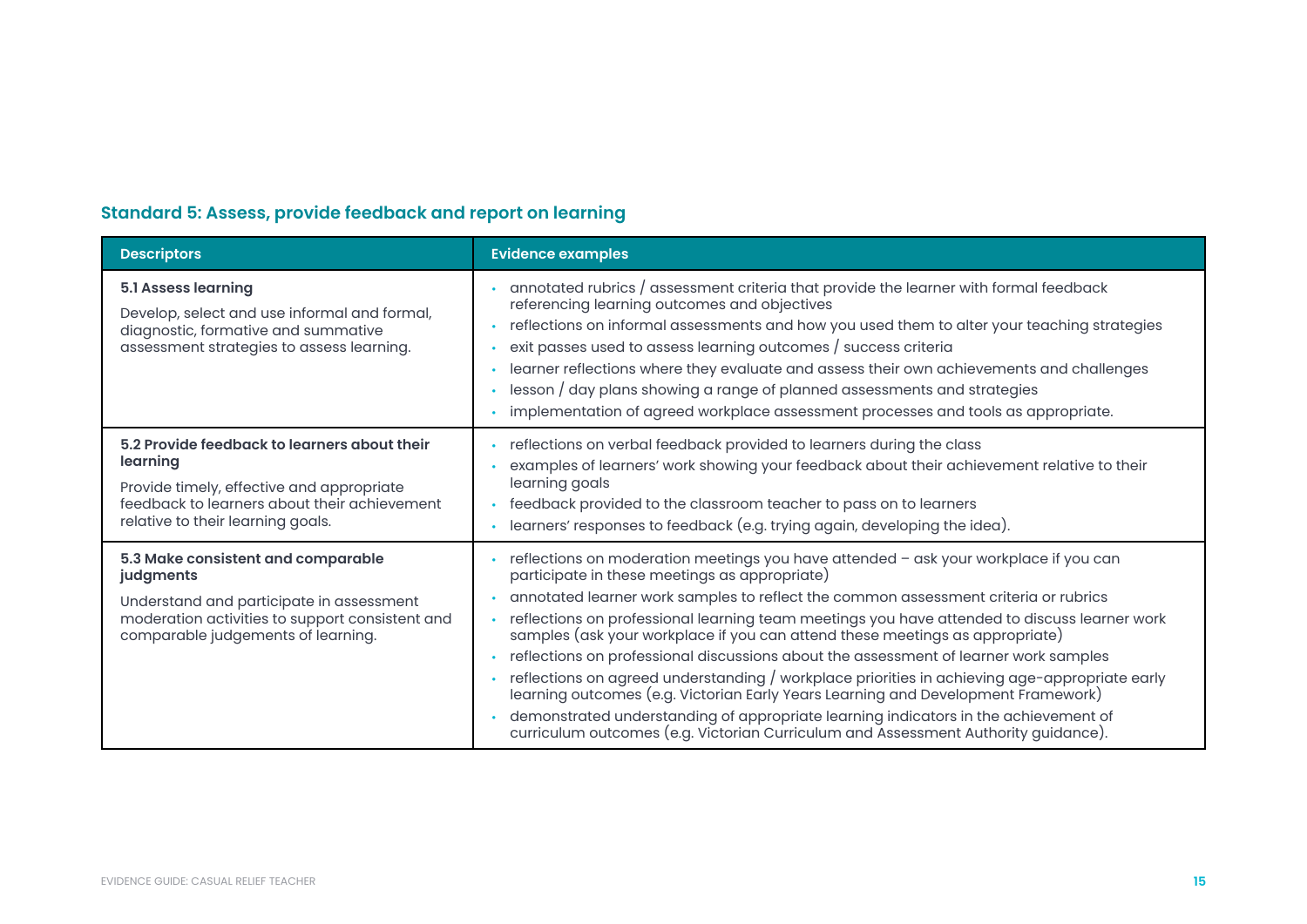| <b>Descriptors</b>                                                                                                                                                                             | <b>Evidence examples</b>                                                                                                                                                                                                                                                                                                                                                                                                                                                                                                                                                                                                                                                                                                                                                                                                                                                  |
|------------------------------------------------------------------------------------------------------------------------------------------------------------------------------------------------|---------------------------------------------------------------------------------------------------------------------------------------------------------------------------------------------------------------------------------------------------------------------------------------------------------------------------------------------------------------------------------------------------------------------------------------------------------------------------------------------------------------------------------------------------------------------------------------------------------------------------------------------------------------------------------------------------------------------------------------------------------------------------------------------------------------------------------------------------------------------------|
| 5.4 Interpret data from learners<br>Use assessment data from learners to analyse<br>and evaluate understanding of content,<br>identifying interventions and modifying<br>teaching practice.    | reflections on modifications to your teaching and learning programs after reviewing and / or<br>discussing assessment data<br>written explanation of how you have used data provided by the classroom teacher or workplace<br>to identify interventions / practices that you have implemented<br>evidence of modifications to teaching practice based on synchronous learner feedback<br>plans for play-based learning are analysed, drawing on current theory and literature, to<br>demonstrate modifications for individuals and / or groups as a result of learner observation<br>analysis of learner's assessment data identifying strengths and weaknesses, and identifying<br>interventions to be used to support their learning<br>reflections on the effectiveness of teaching based on analysis of pre- and post-assessment<br>data (e.g. quizzes, exit passes). |
| 5.5 Report on achievement of learners<br>Report clearly, accurately and respectfully<br>to learners and parents / carers about<br>achievement, making use of accurate and<br>reliable records. | reflections on conversations with learners and families / carers / guardians at the end of the day<br>reporting on achievement, referring to work samples or other records<br>examples of written feedback through online reporting systems - work with mentor / classroom<br>teacher to provide this feedback (as appropriate)<br>accurate, reliable and comprehensive assessment records that have been maintained for each<br>learner and used to assist you in reporting to the classroom teacher<br>evidence of feedback given to the classroom teacher specifically referencing learning outcomes.                                                                                                                                                                                                                                                                  |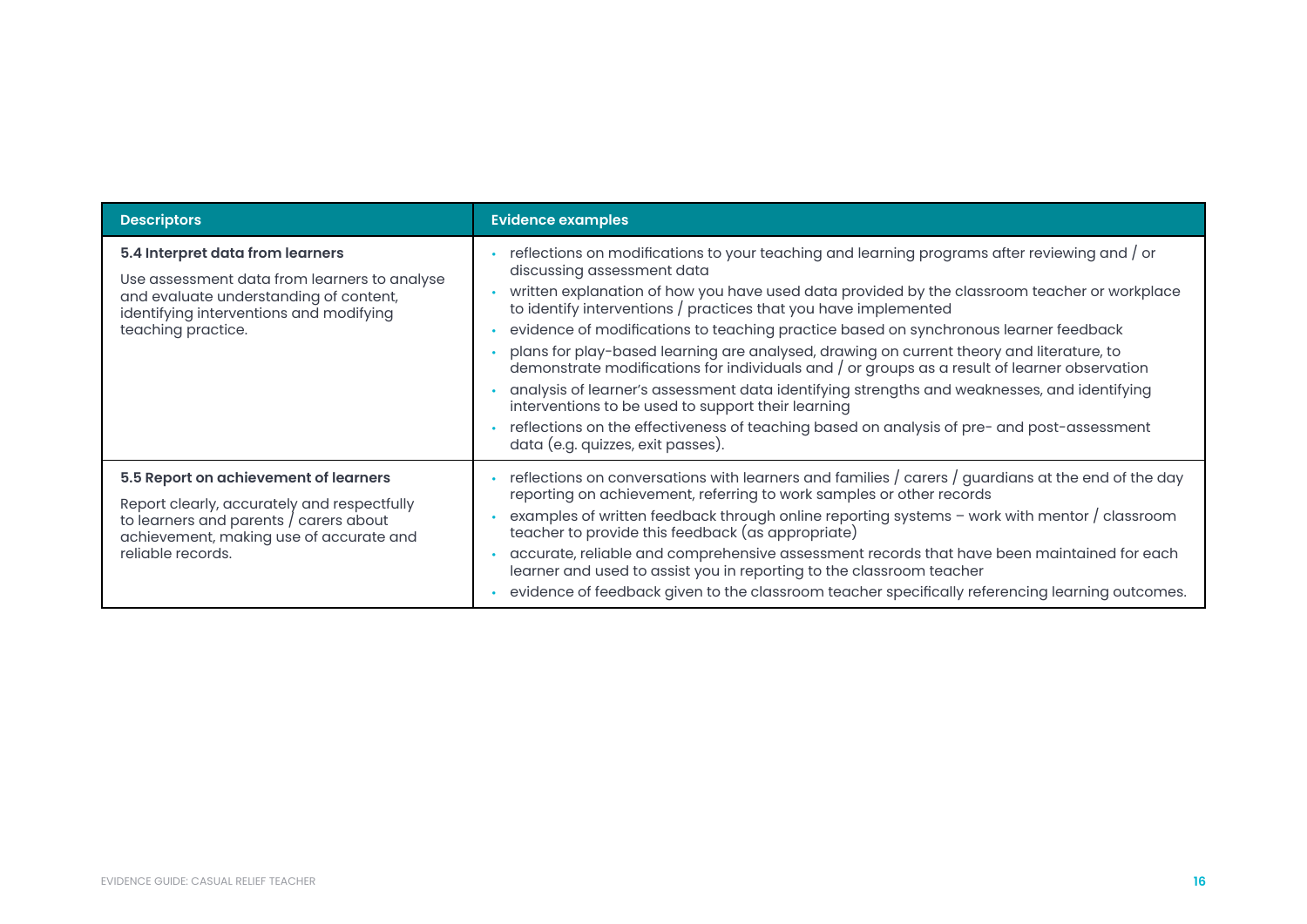# **Professional engagement**

#### **Standard 6: Engage in professional learning**

| <b>Descriptors</b>                                                                                                                                                                                                  | <b>Evidence examples</b>                                                                                                                                                                                                                                                                                                                                                                                                                                                                                                                                                                                                                                                                                                                       |
|---------------------------------------------------------------------------------------------------------------------------------------------------------------------------------------------------------------------|------------------------------------------------------------------------------------------------------------------------------------------------------------------------------------------------------------------------------------------------------------------------------------------------------------------------------------------------------------------------------------------------------------------------------------------------------------------------------------------------------------------------------------------------------------------------------------------------------------------------------------------------------------------------------------------------------------------------------------------------|
| 6.1 Identify and plan professional learning<br>needs<br>Use the APST and advice from colleagues to<br>identify and plan professional learning needs.                                                                | notes and feedback from discussions with your mentor regarding observed teaching, lesson<br>planning and learner achievement that are linked to the Australian Professional Standards for<br>Teachers (APST)<br>evidence of engagement with the APST to identify professional learning needs (e.g. Getting to<br>know the standards - VIT resource)<br>professional learning plans linked to all three domains of the APST<br>use of learner data to identify appropriate professional learning to meet learner needs.                                                                                                                                                                                                                         |
| 6.2 Engage in professional learning and<br>improve practice<br>Participate in learning to update knowledge<br>and practice, targeted to professional needs<br>and priorities of the education setting or<br>system. | reflections from participation in professional learning activities to update knowledge and<br>practice, targeted to workplace and / or system priorities (note - ask workplaces if you can<br>attend relevant professional learning as appropriate)<br>articles or professional reading reflections with implementation notes for practice<br>professional learning plan that links professional learning to identified areas of need and<br>workplace and $/$ or system priorities<br>notes and reflections from group discussion of professional reading.                                                                                                                                                                                    |
| 6.3 Engage with colleagues and improve<br>practice<br>Contribute to collegial discussions and apply<br>constructive feedback from colleagues to<br>improve professional knowledge and practice.                     | reflections on practice arising from professional discussions with colleagues / mentor<br>notes from discussions with colleagues / mentor aimed at supporting improvement in<br>professional practice<br>minutes of professional team meetings relating to professional knowledge and practice<br>feedback from mentor / experienced colleagues in targeted discussions about professional<br>practice and knowledge (e.g. post-observation discussions)<br>professional learning journal where feedback is considered and goals are established in<br>consultation with your mentor<br>notes from planning meetings for team teaching as appropriate<br>reflections on your observation of other experienced colleagues' / mentor's practice. |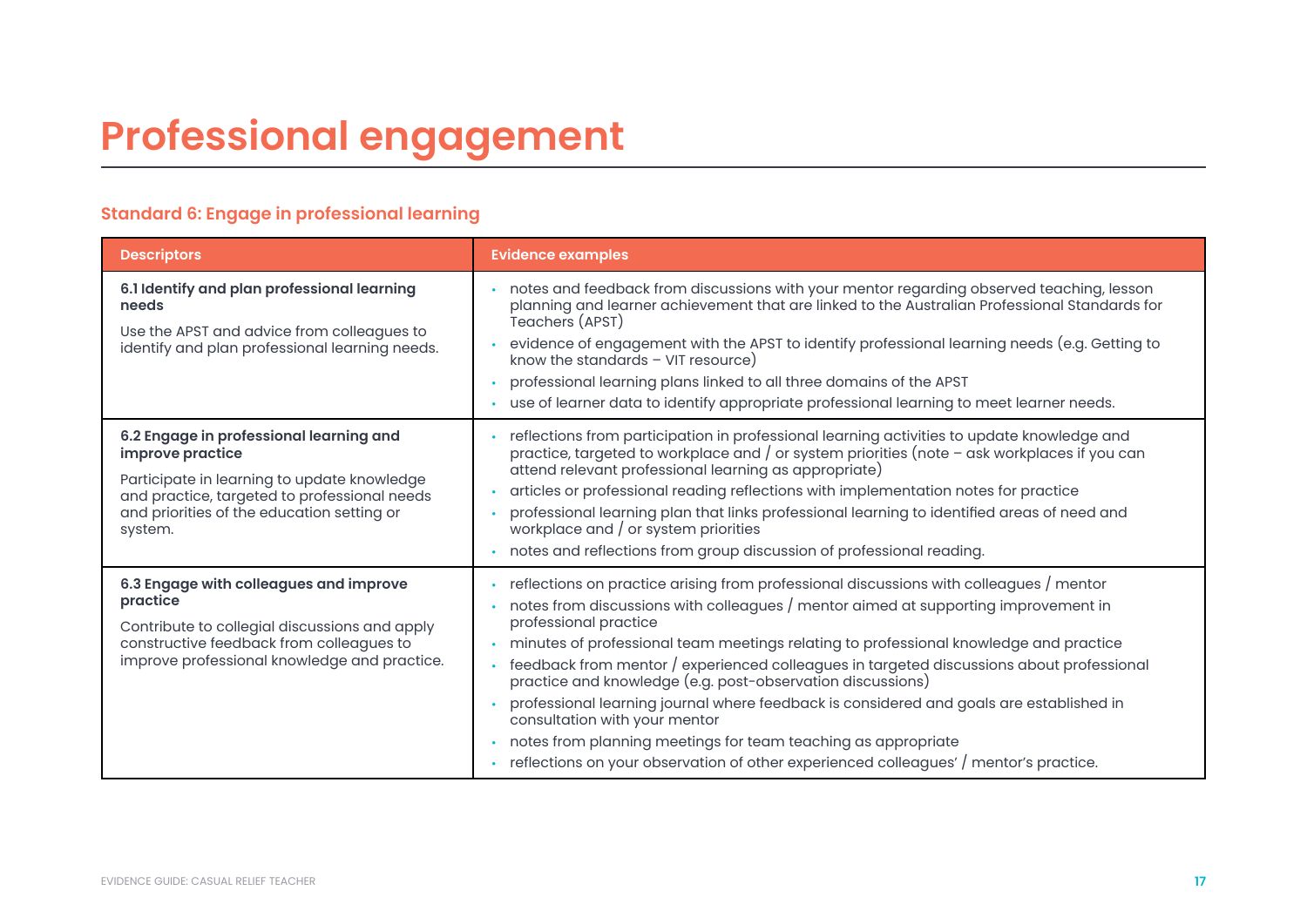| <b>Descriptors</b>                                                                               | <b>Evidence examples</b>                                                                                                                              |
|--------------------------------------------------------------------------------------------------|-------------------------------------------------------------------------------------------------------------------------------------------------------|
| 6.4 Apply professional learning and improve<br>learning (of learners)                            | modified lesson / day plans that incorporate new strategies from professional learning you have<br>undertaken to address identified needs of learners |
| Undertake professional learning programs<br>designed to address identified needs of<br>learners. | reflection on assessment data to inform the choice of professional learning activities                                                                |
|                                                                                                  | professional reading log showing reading and reflection undertaken that addressed identified<br>professional learning needs or interests              |
|                                                                                                  | professional learning plans that shows a range of professional learning activities based on<br>identified professional learning needs                 |
|                                                                                                  | professional reading reflections showing reading undertaken that addresses the needs for the<br>diversity of learners that may be encountered         |
|                                                                                                  | reflections on teaching practice to identify future professional learning needs.                                                                      |

#### **Standard 7: Engage professionally with colleagues, parents / carers and the community**

| <b>Descriptors</b>                                                                                            | <b>Evidence examples</b>                                                                                                                                                                  |
|---------------------------------------------------------------------------------------------------------------|-------------------------------------------------------------------------------------------------------------------------------------------------------------------------------------------|
| 7.1 Meet professional ethics and<br>responsibilities                                                          | demonstrated application of workplace protocols, procedures and processes<br>reflections on how you have maintained professional relationships with learners and colleagues               |
| Meet codes of ethics and conduct established<br>by regulatory authorities, systems and<br>education settings. | reflections on how you have complied with the Victorian Teaching Professions Code of Conduct<br>and Code of Ethics (e.g. Professional Responsibilities Report)                            |
|                                                                                                               | explanation of how you would respond to a learner wellbeing issue and how your response<br>complies with relevant codes of conduct and ethics (e.g. Professional Responsibilities Report) |
|                                                                                                               | observation notes of your practice by a mentor / experienced colleague that identifies you have<br>maintained professional relationships with learners                                    |
|                                                                                                               | examples of how you demonstrate the values of the workplace and the teaching profession (i.e.<br>Code of Ethics).                                                                         |